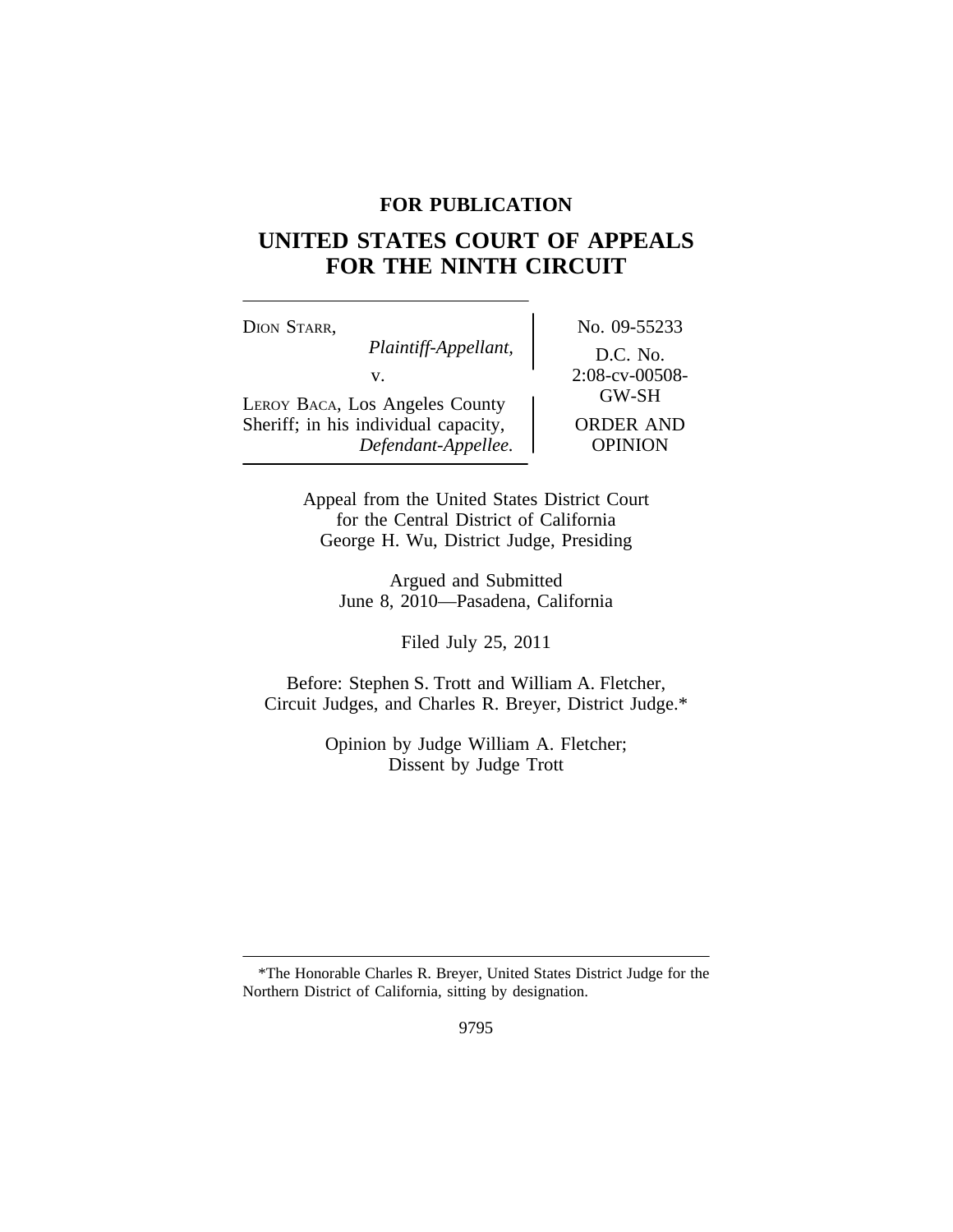STARR V. BACA 9799

**COUNSEL**

Sonia Maria Mercado, R. Samuel Paz, LAW OFFICES OF R. SAMUEL PAZ, Culver City, California, for the plaintiffappellant.

Melinda Cantrall, Adrianna Corrado, HURRELL & CAN-TRALL LLP, Los Angeles, California, for defendant-appellee Baca.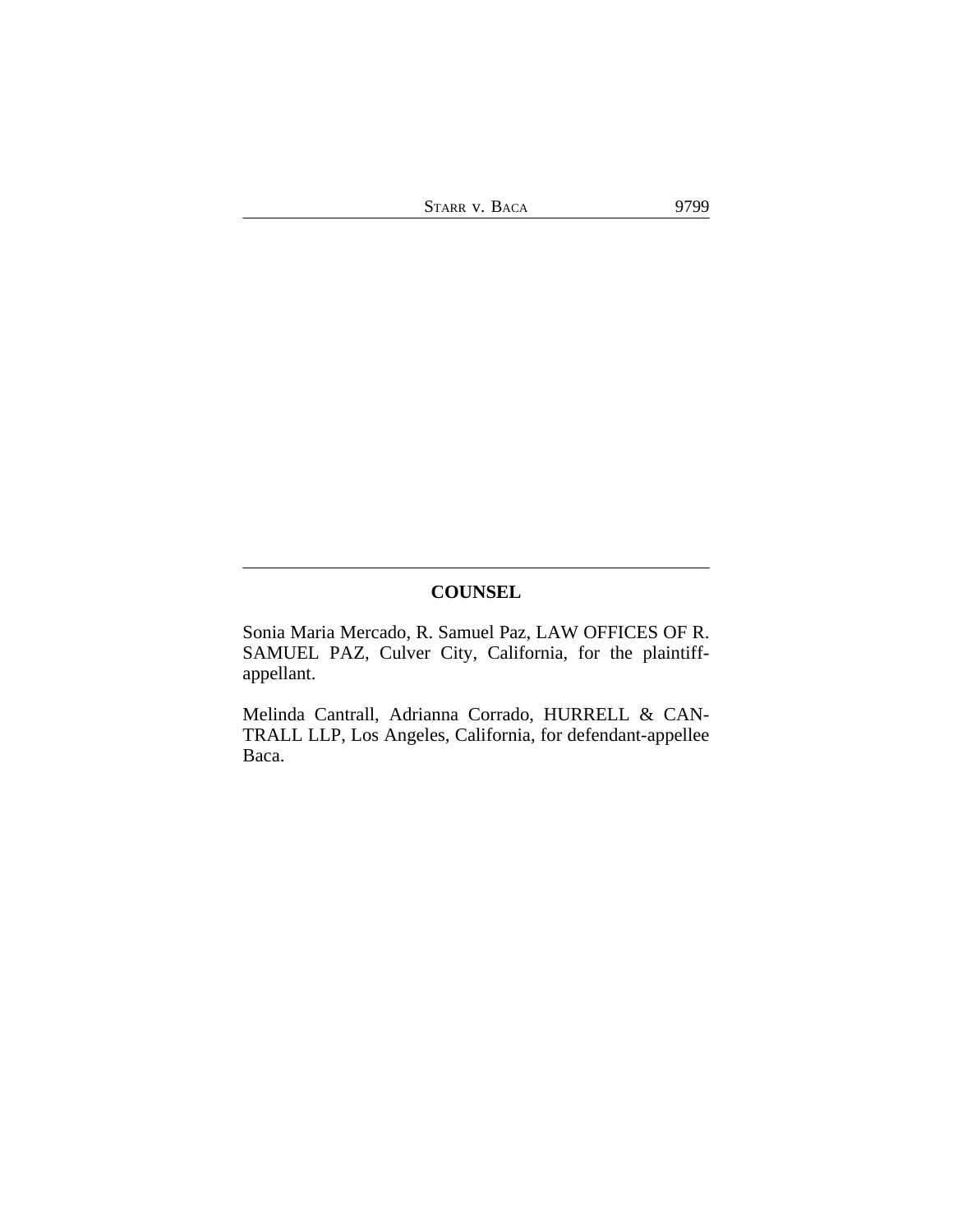#### **ORDER**

The opinion filed on February 11, 2011, and published at 633 F.3d 1191 (9th Cir. 2011), is withdrawn and replaced by the attached opinion.

The petitions for rehearing and for rehearing en banc, filed February 25, 2011, are hereby denied as moot.

No new petitions for rehearing or petitions for rehearing en banc shall be accepted in this case. However, any member of this court may make a sua sponte en banc call challenging the opinion filed today.

## **OPINION**

W. FLETCHER, Circuit Judge:

Plaintiff Dion Starr brings a § 1983 action for damages resulting from a violent attack he allegedly suffered while he was an inmate in the Los Angeles County Jail. The district court dismissed Starr's supervisory liability claim for deliberate indifference against Sheriff Leroy Baca in his individual capacity under Federal Rule of Civil Procedure 12(b)(6). Because we hold that Starr has adequately stated a claim, we reverse and remand for further proceedings.

#### I. Background

Starr's Third Amended Complaint alleges that on or about January 27, 2006, he was in custody in the Los Angeles County Jail. A group of inmates gathered at his cell door and threatened to inflict physical harm on him. He yelled for the deputies guarding the jail to come to his aid. Instead of protecting him, a deputy opened Starr's cell gate in order to allow the group of inmates to enter. The inmates entered the cell and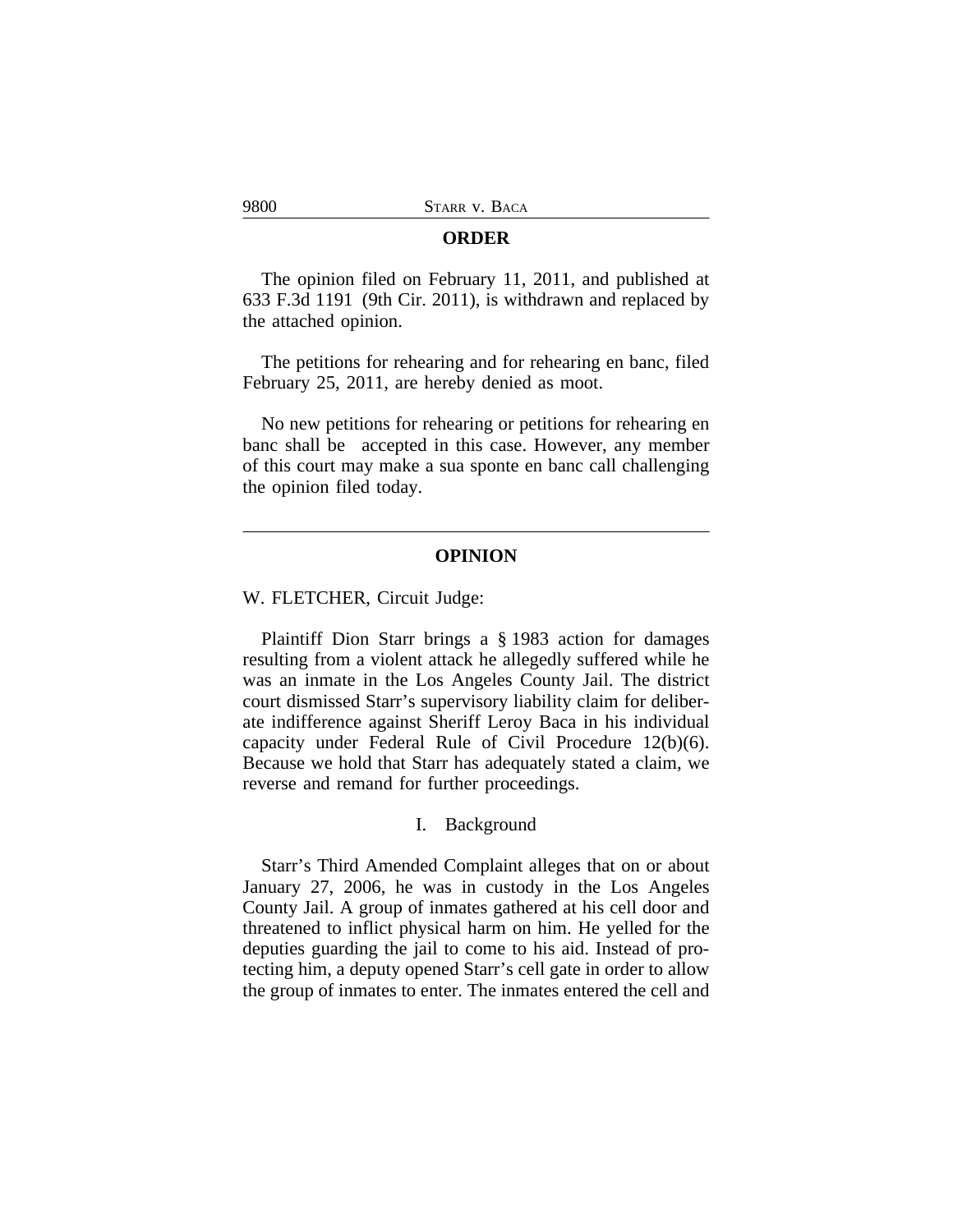| STARR V. BACA | 9801 |
|---------------|------|
|---------------|------|

repeatedly stabbed Starr and his cellmate with knife-like objects. They stabbed Starr twenty-three times while Starr screamed for help and protection. After the attacking inmates left the cell, several deputies went to Starr. Starr lay on the floor of his cell, seriously injured, bleeding and moaning in pain. One deputy yelled at him, "nigger lay down." While repeatedly yelling "shut up nigger," the deputy then kicked his face, nose, and body numerous times, causing pain, bleeding and a nose fracture. Other deputies stood by and watched. The deputy who kicked Starr subsequently interfered with his ability to obtain medical treatment for his injuries. Starr continues to suffer from and receive treatment for his injuries.

Starr sued Sheriff Baca as well as the deputies directly involved in the attack. His claims against the deputies are not at issue in this appeal. In his claim against Sheriff Baca, Starr alleges unconstitutional conditions of confinement in violation of the Eighth and Fourteenth Amendments. He alleges that Sheriff Baca is liable in his individual capacity because he knew or should have known about the dangers in the Los Angeles County Jail, and that he was deliberately indifferent to those dangers.

After giving Starr several chances to plead his claim against Sheriff Baca, the district court dismissed the claim with prejudice under Rule 12(b)(6). The district court held that Starr's allegations against Sheriff Baca were insufficient to state a supervisory liability claim for deliberate indifference because the complaint's recital of prior incidents and accompanying allegations did not sufficiently state a causal connection between Sheriff Baca's action and inaction and the alleged injury to Starr. The district court wrote that Starr "does not allege that Baca himself directly participated in any way in the January 27, 2006 incident or that he was involved in any review or investigation of it." Nor, the district court held, did Starr allege any specific policy implemented by Sheriff Baca that caused the violation.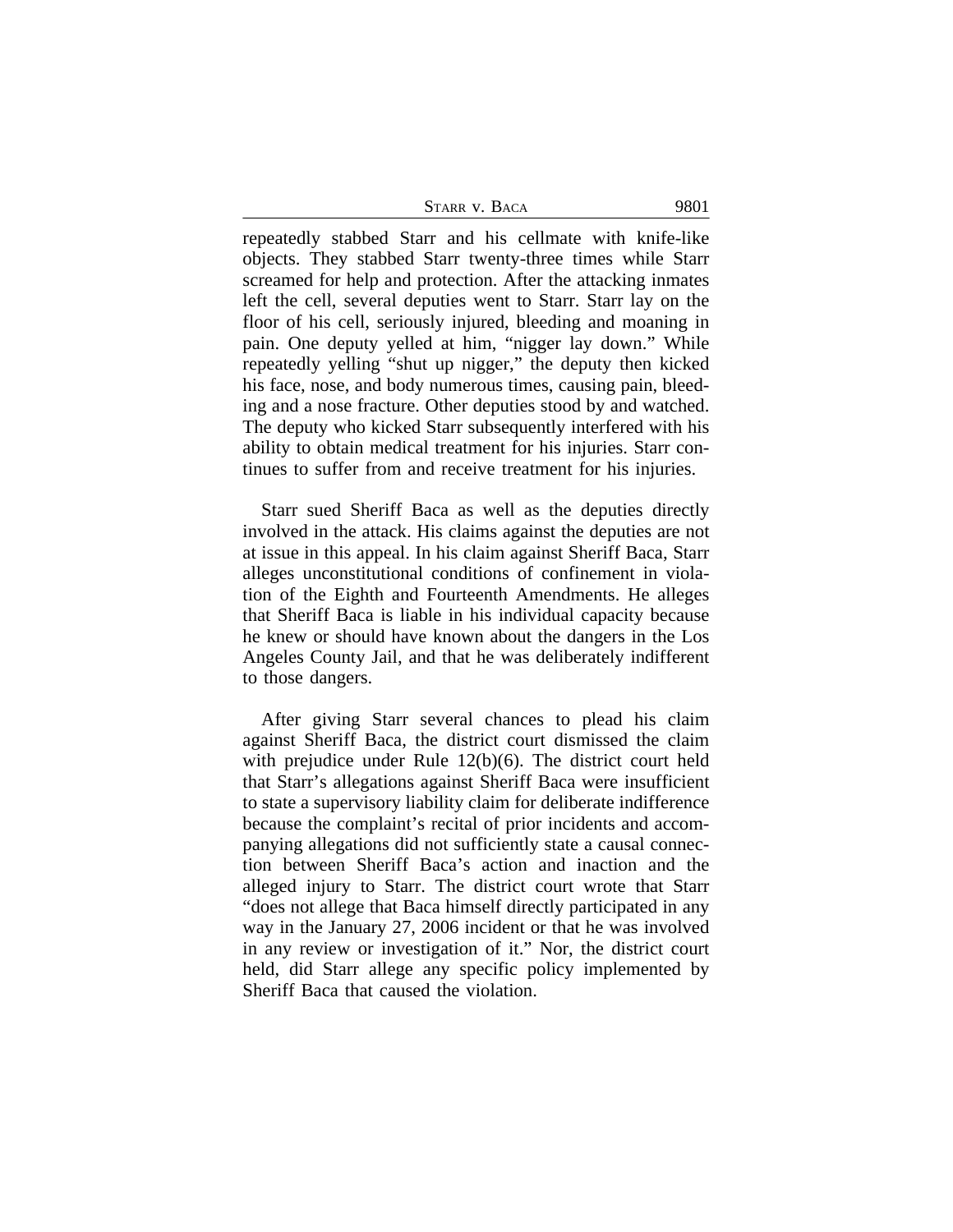The district court directed that final judgment in favor of Sheriff Baca be entered under Federal Rule of Civil Procedure 54(b). Starr appeals.

#### II. Standard of Review

We review de novo a district court's dismissal of a complaint under Fed. R. Civ. P. 12(b)(6) for failure to state a claim. *Caviness v. Horizon Cmty. Learning Ctr., Inc.*, 590 F.3d 806, 811-12 (9th Cir. 2010).

## III. Discussion

To prevail on his claim under the Eighth and Fourteenth Amendments, Starr must demonstrate "either that prison officials acted with 'deliberate indifference' or that their conduct was so reckless as to be tantamount to a desire to inflict harm." *Redman v. Cnty. of San Diego*, 942 F.2d 1435, 1449 (9th Cir. 1991). The gravamen of Starr's claim against Sheriff Baca is deliberate indifference.

On appeal, Starr contends that the district court erred in dismissing his claim against Sheriff Baca on the pleadings. Sheriff Baca contends that the Supreme Court eliminated all claims for supervisory liability — including deliberate indifference claims — in its decision in *Ashcroft v. Iqbal*, 129 S.Ct. 1937 (2009). He contends, further, that even under pre-*Iqbal* case law, Starr has not alleged a causal connection between Sheriff Baca's conduct and his injury. Finally, he contends that Starr has failed to allege anything more than legal conclusions, rendering the complaint insufficient under Federal Rule of Civil Procedure 8(a), as interpreted by *Iqbal*.

Because the question of whether *Iqbal* eliminated supervisory liability claims based on deliberate indifference was not adequately briefed, we ordered supplemental briefing after oral argument. Having reviewed the original and supplemental briefing, we now address the parties' arguments.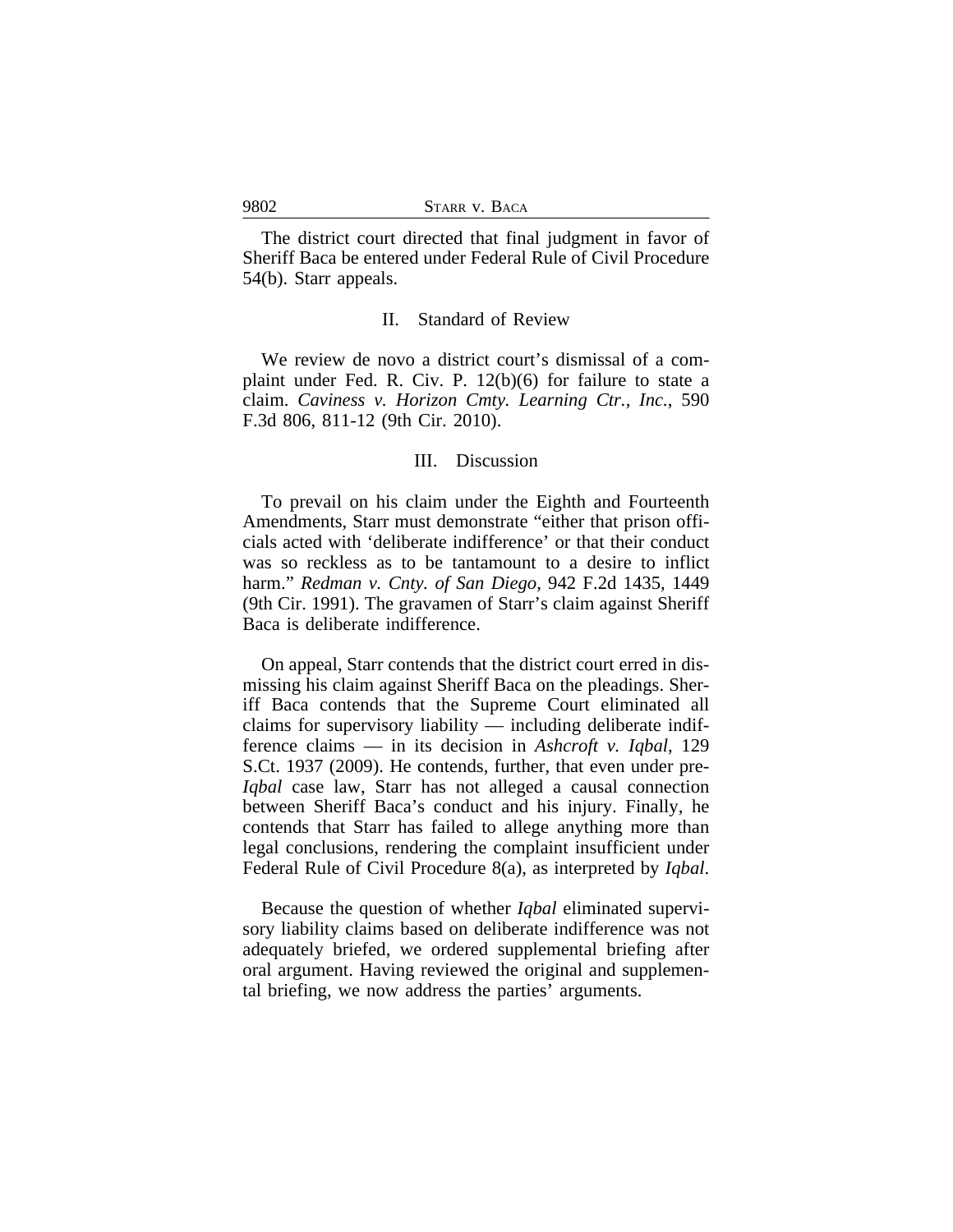| STARR V. BACA |  |  |
|---------------|--|--|
|---------------|--|--|

# A. Supervisory Liability for Deliberate Indifference after *Iqbal*

We have long permitted plaintiffs to hold supervisors individually liable in § 1983 suits when culpable action, or inaction, is directly attributed to them. We have never required a plaintiff to allege that a supervisor was physically present when the injury occurred. In *Larez v. City of Los Angeles*, 946 F.2d 630 (9th Cir. 1991), we explained that to be held liable, the supervisor need not be "directly and personally involved in the same way as are the individual officers who are on the scene inflicting constitutional injury." *Id.* at 645. Rather, the supervisor's participation could include his "own culpable action or inaction in the training, supervision, or control of his subordinates," "his acquiescence in the constitutional deprivations of which the complaint is made," or "conduct that showed a reckless or callous indifference to the rights of others." *Id.* at 646 (internal citations, quotation marks, and alterations omitted).

After the district court dismissed Starr's claim, but before briefing on appeal, the Supreme Court decided *Iqbal*. Plaintiff Iqbal, a Pakistani Muslim, had been arrested and detained in severely restrictive conditions following the attacks of September 11, 2001. *Id.* at 1943. He filed a *Bivens* action in federal court against his jailers and various officials, including Attorney General John Ashcroft and F.B.I. Director Robert Mueller, alleging purposeful discrimination on the basis of race, religion and national origin. *Id.* (citing *Bivens v. Six Unknown Fed. Narcotics Agents*, 403 U.S. 388 (1971)). A *Bivens* action seeks to hold federal officers individually liable for constitutional violations. Although "more limited in some respects," a *Bivens* action is the federal analog to an action against state or local officials under § 1983. *Hartman v. Moore*, 547 U.S. 250, 254 n.2 (2006).

The Court held that Iqbal's complaint failed to plead facts sufficient to state a claim against Attorney General Ashcroft

9803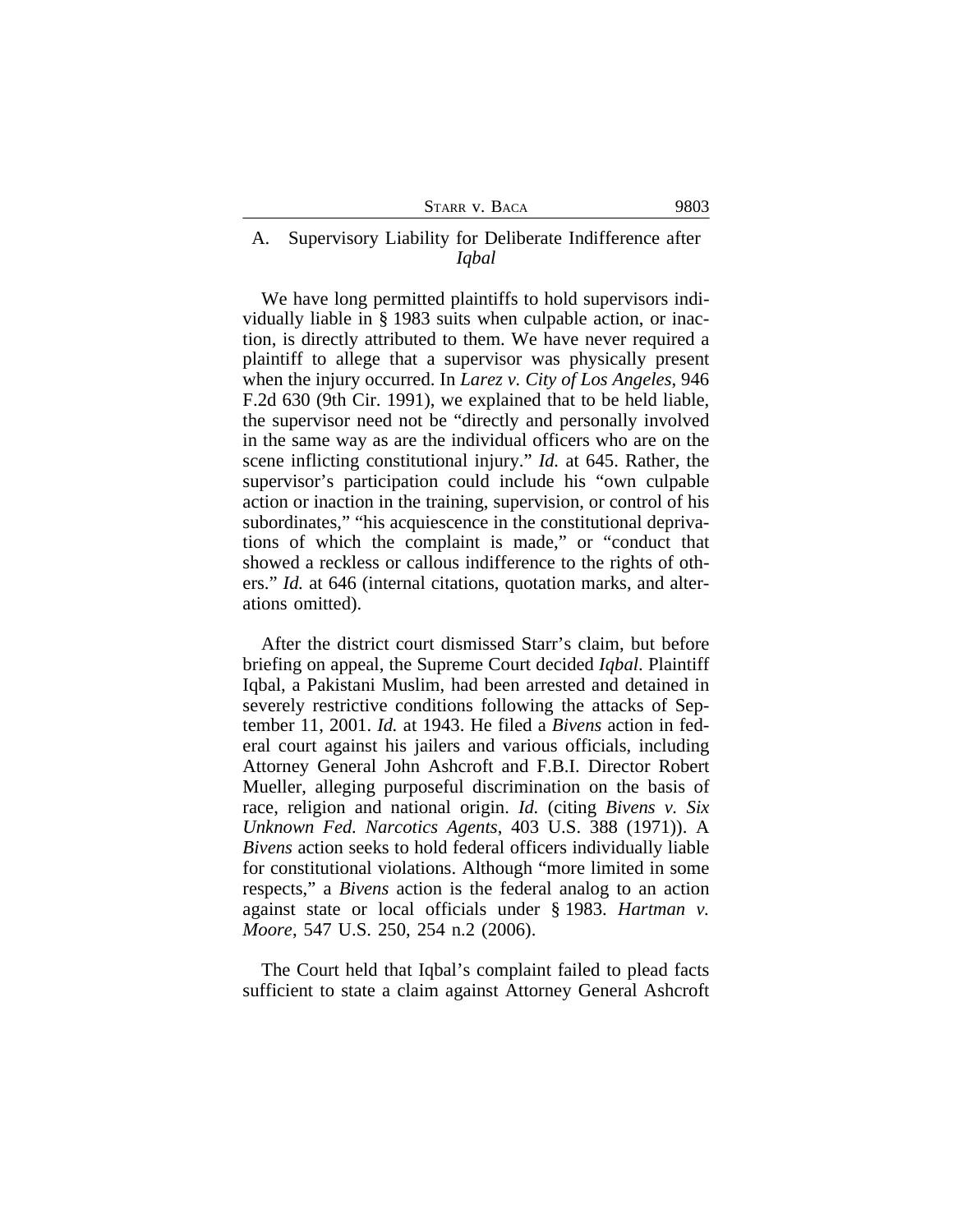9804 STARR v. BACA

and Director Mueller for purposeful and unlawful discrimination. *Iqbal*, 129 S. Ct. at 1954. The Court explained that because *Bivens* and § 1983 suits do not allow for the imposition of vicarious liability, stating a claim against a government official in his or her individual capacity for purposeful discrimination requires pleading that "each Governmentofficial defendant, through the official's own individual actions, has violated the Constitution." *Id.* at 1948.

**[1]** The Court stated that "[t]he factors necessary to establish a *Bivens* violation will vary with the constitutional provision at issue." *Id.* The Court explained that purposeful discrimination, which was alleged against Attorney General Ashcroft and Director Mueller, requires a plaintiff to "plead and prove that the defendant acted with discriminatory purpose." *Id.* Proving purposeful discrimination requires showing "more than intent as volition or intent as awareness of consequences"; the plaintiff must show that the decisionmaker acted because of his action's adverse effects, not merely in spite of them. *Id.* (internal quotation marks omitted). Therefore, the supervisors in *Iqbal* needed to have "adopted and implemented the detention policies at issue not for a neutral, investigative reason but for the purpose of discriminating on account of race, religion, or national origin." *Id.* at 1948-49. Holding Attorney General Ashcroft and Director Mueller personally liable for unconstitutional discrimination if they did not themselves have a discriminatory purpose would be equivalent to finding them vicariously liable for their subordinates' violation, which *Bivens* and § 1983 do not allow. In so holding, *Iqbal* followed earlier cases holding that alleging a supervisor's mere awareness of the discriminatory effects of his or her actions or inaction does not state a claim of unconstitutional discrimination.

**[2]** Starr does not allege purposeful discrimination by Sheriff Baca. Rather, he alleges unconstitutional conditions of confinement in violation of the Eighth Amendment's prohibition against cruel and unusual punishment, as incorporated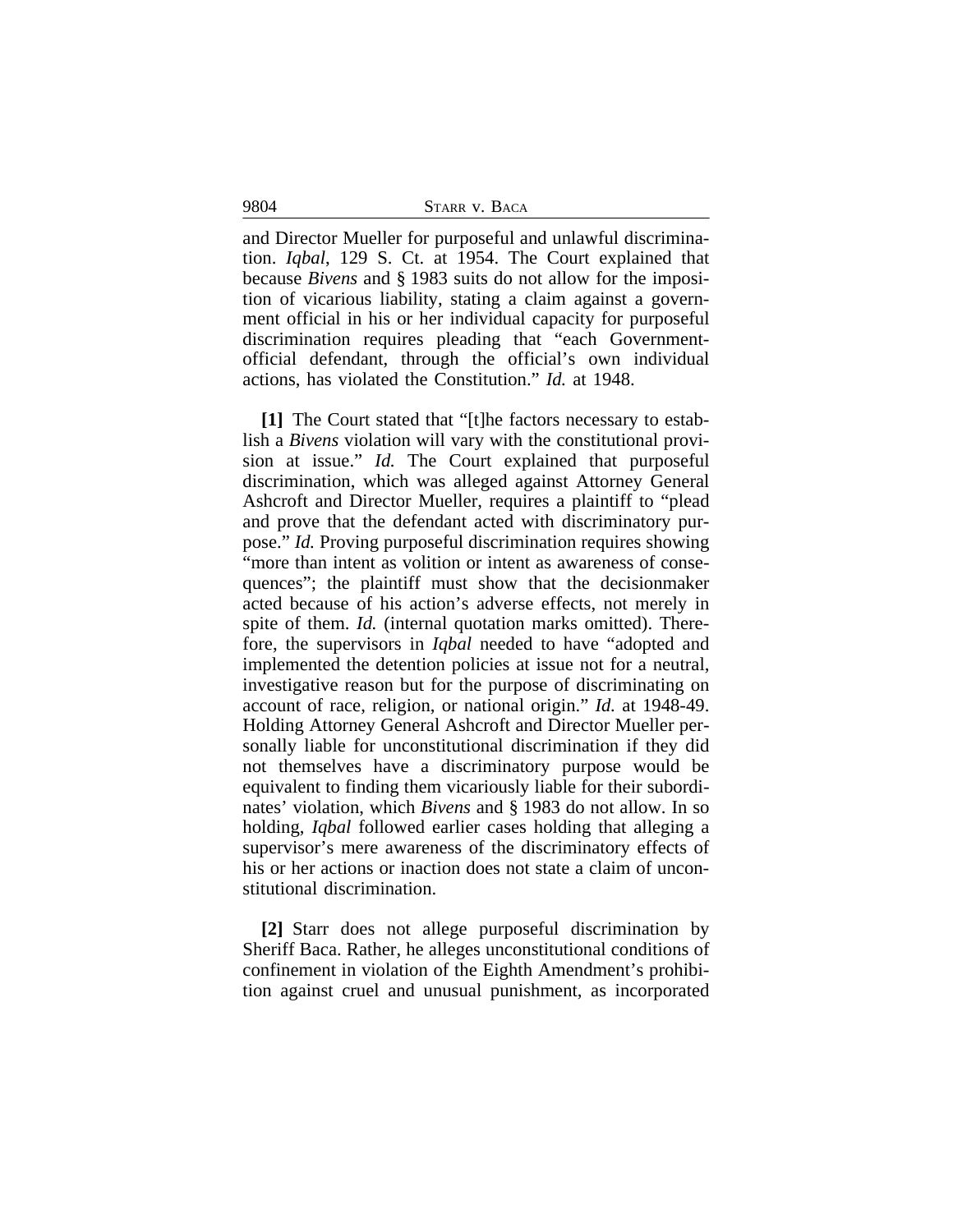STARR V. BACA 9805

through the Due Process Clause of the Fourteenth Amendment. A claim of unconstitutional conditions of confinement, unlike a claim of unconstitutional discrimination, may be based on a theory of deliberate indifference. *See Farmer v. Brennan*, 511 U.S. 825 (1994). A showing that a supervisor acted, or failed to act, in a manner that was deliberately indifferent to an inmate's Eighth Amendment rights is sufficient to demonstrate the involvement — and the liability — of that supervisor. Thus, when a supervisor is found liable based on deliberate indifference, the supervisor is being held liable for his or her own culpable action or inaction, not held vicariously liable for the culpable action or inaction of his or her subordinates.

**[3]** We see nothing in *Iqbal* indicating that the Supreme Court intended to overturn longstanding case law on deliberate indifference claims against supervisors in conditions of confinement cases. We also note that, to the extent that our sister circuits have confronted this question, they have agreed with our interpretation of *Iqbal*. *See Dodds v. Richardson*, 614 F.3d 1185, 1204 (10th Cir. 2010) ("We therefore conclude that after *Iqbal,* Plaintiff can no longer succeed on a § 1983 claim against Defendant by showing that as a supervisor he behaved knowingly or with deliberate indifference that a constitutional violation would occur at the hands of his subordinates, *unless that is the same state of mind required for the constitutional deprivation he alleges*." (emphasis added; internal quotation marks omitted)); *Sandra T.E. v. Grindle*, 599 F.3d 583, 591 (7th Cir. 2010) (*Iqbal* does not change the fact that "[w]hen a state actor's deliberate indifference deprives someone of his or her protected liberty interest in bodily integrity, that actor violates the Constitution, regardless of whether the actor is a supervisor or subordinate, and the actor may be held liable for the resulting harm."); *Sanchez v. Pereira-Castillo*, 590 F.3d 31, 49 (1st Cir. 2009) ("Although 'Government officials may not be held liable for the unconstitutional conduct of their subordinates under a theory of *respondeat superior*,' supervisory officials may be liable on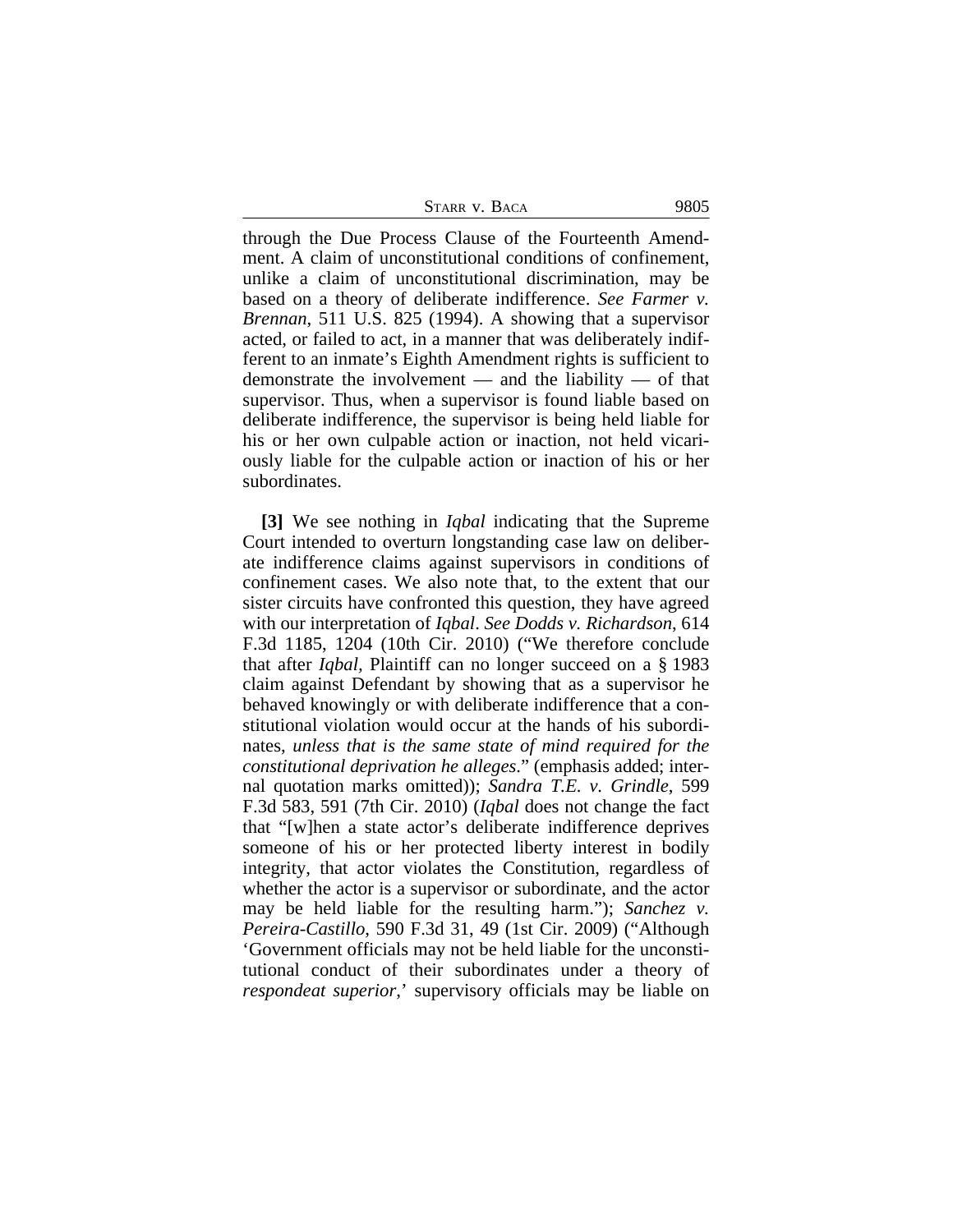| 9806<br>STARR V. BACA |
|-----------------------|
|-----------------------|

the basis of their own acts or omissions," including supervising "with deliberate indifference toward the possibility that deficient performance of the task may contribute to a civil rights deprivation." (quoting *Iqbal*, 129 S. Ct. at 1948) (some internal quotation marks omitted)).

**[4]** We therefore conclude that a plaintiff may state a claim against a supervisor for deliberate indifference based upon the supervisor's knowledge of and acquiescence in unconstitutional conduct by his or her subordinates.

B. Supervisory Liability for Deliberate Indifference

Sheriff Baca contends that even under a deliberate indifference standard Starr has failed to state a claim for supervisory liability. He contends that Starr's claim fails for want of a causal connection between Sheriff Baca's allegedly wrongful action and inaction and Starr's alleged injury. We disagree.

**[5]** A defendant may be held liable as a supervisor under § 1983 "if there exists either (1) his or her personal involvement in the constitutional deprivation, or (2) a sufficient causal connection between the supervisor's wrongful conduct and the constitutional violation." *Hansen v. Black*, 885 F.2d 642, 646 (9th Cir. 1989). "[A] plaintiff must show the supervisor breached a duty to plaintiff which was the proximate cause of the injury. The law clearly allows actions against supervisors under section 1983 as long as a sufficient causal connection is present and the plaintiff was deprived under color of law of a federally secured right." *Redman*, 942 F.2d at 1447 (internal quotation marks omitted).

**[6]** "The requisite causal connection can be established . . . by setting in motion a series of acts by others," *id.* (alteration in original; internal quotation marks omitted), or by "knowingly refus[ing] to terminate a series of acts by others, which [the supervisor] knew or reasonably should have known would cause others to inflict a constitutional injury," *Dubner*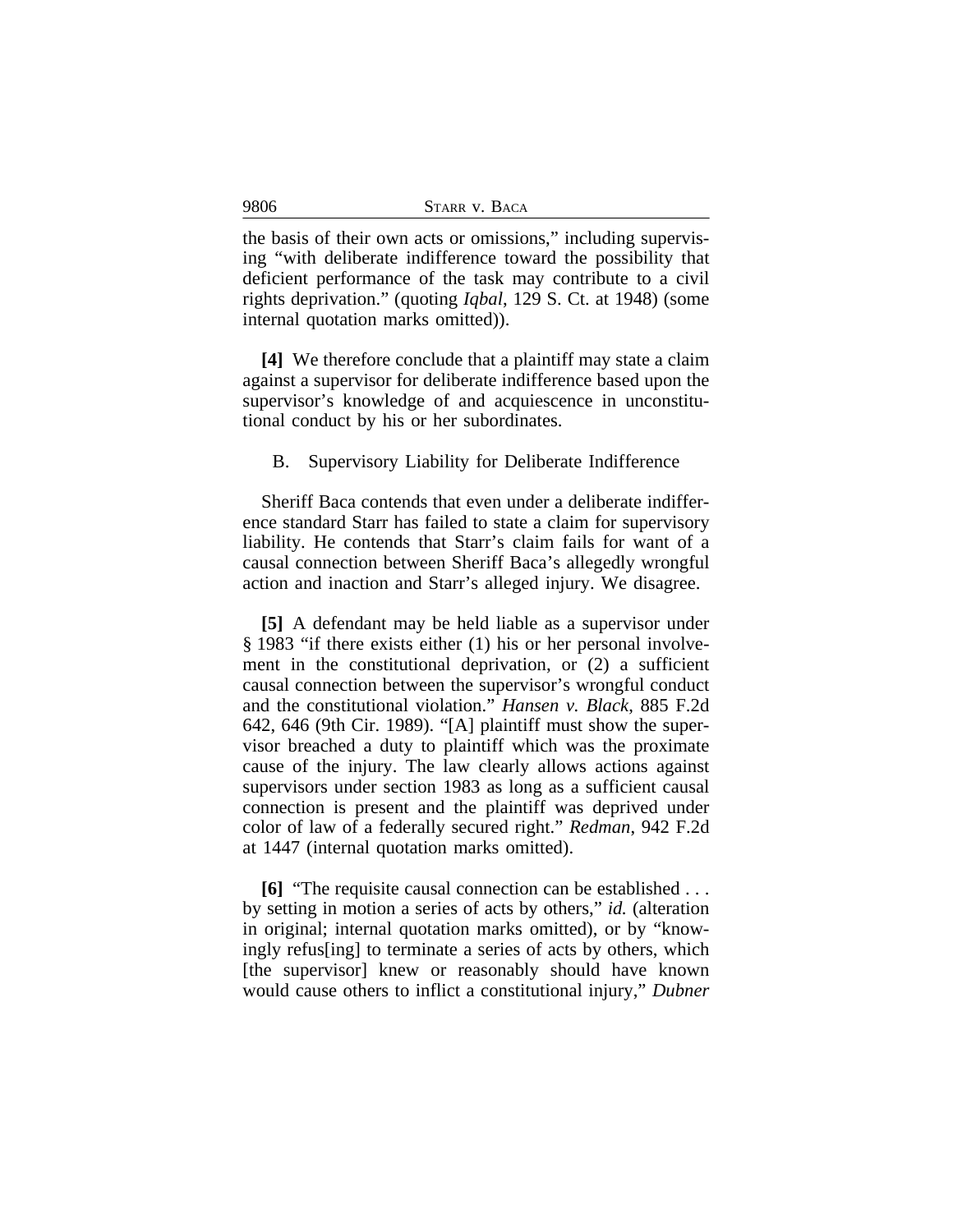| STARR V. BACA | 9807 |
|---------------|------|
|---------------|------|

*v. City & Cnty. of San Francisco*, 266 F.3d 959, 968 (9th Cir. 2001). "A supervisor can be liable in his individual capacity for his own culpable action or inaction in the training, supervision, or control of his subordinates; for his acquiescence in the constitutional deprivation; or for conduct that showed a reckless or callous indifference to the rights of others." *Watkins v. City of Oakland*, 145 F.3d 1087, 1093 (9th Cir. 1998) (internal alteration and quotation marks omitted).

Our decision in *Redman* is illustrative. In *Redman*, the plaintiff alleged that the facility in which he was confined was overcrowded; that the Sheriff knew the facility was not a proper place to detain him and posed a risk of harm but had placed him there anyway; and that the Sheriff was ultimately in charge of the facility's operations. 942 F.2d at 1446-47. Reversing the district court's grant of a directed verdict in favor of the Sheriff, we concluded that a reasonable jury could have found that the Sheriff was deliberately indifferent to the plaintiff's safety. *Id.* at 1447-48. Such a jury could have found that the Sheriff "knew or reasonably should have known of the overcrowding" and that "he acquiesced in a deficient policy that was a moving force behind" the harm caused to the plaintiff. *Id.* at 1447.

**[7]** Starr alleges that Sheriff Baca's knowledge of the unconstitutional conditions in the jail, including his knowledge of the culpable actions of his subordinates, coupled with his inaction, amounted to acquiescence in the unconstitutional conduct of his subordinates. As we noted in *Redman*, under California law, "[t]he sheriff is required by statute to take charge of and keep the county jail and the prisoners in it, and is answerable for the prisoner's safekeeping." *Id.* at 1446 (citing Cal. Gov. Code §§ 26605, 26610; Cal. Penal Code § 4006). We have held that "acquiescence or culpable indifference" may suffice to show that a supervisor "personally played a role in the alleged constitutional violations." *Menotti v. City of Seattle*, 409 F.3d 1113, 1149 (9th Cir. 2005); *see Redman*, 942 F.2d at 1446. Starr's allegations that the actions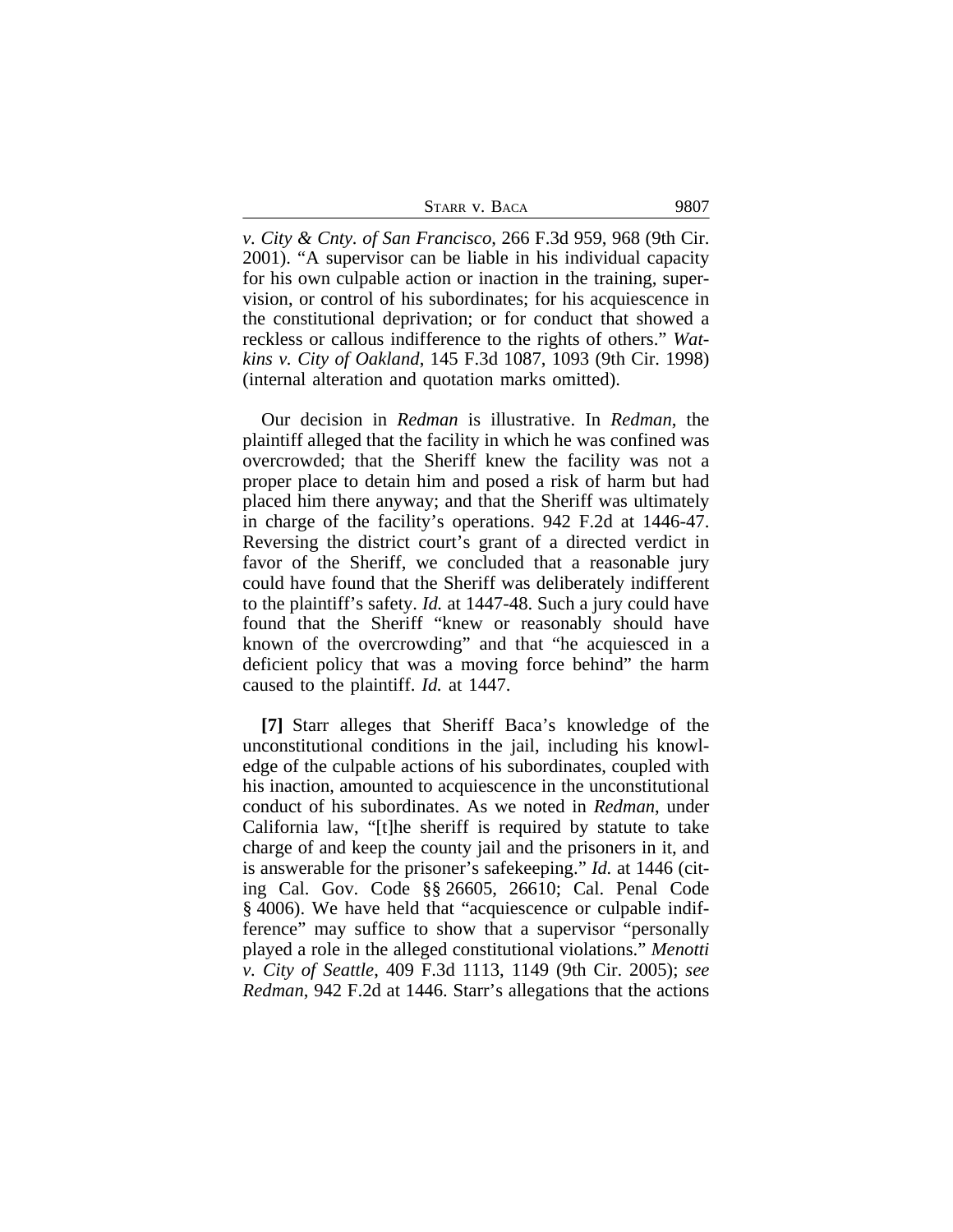| STARR V. BACA |  |  |  |
|---------------|--|--|--|
|---------------|--|--|--|

or inactions of the person "answerable for the prisoner's safekeeping" caused his injury are therefore sufficient to state a claim of supervisory liability for deliberate indifference.

C. Adequacy of Starr's Complaint Under Rule 8(a)

Finally, Sheriff Baca argues that even if Starr's complaint might be read to state a claim of deliberate indifference, it does not satisfy the pleading standard that the Court in *Iqbal* held Federal Rule of Civil Procedure 8(a) to require. Our dissenting colleague agrees with the district court that Starr has not satisfied the pleading requirements of Rule 8(a), as interpreted by *Iqbal*. He writes, "Plaintiff's complaint does nothing more than allege raw legal conclusions with insufficient facts to support them." Diss. Op. at 9824. We disagree.

# 1. Allegations of the Complaint

Starr claims that Sheriff Baca failed to act to protect inmates under his care despite his knowledge that they were in danger because of culpable acts of his subordinates and despite his ability to take actions that would have protected them. To use language from our prior opinions, Starr claims that Sheriff Baca "knowingly refused to terminate a series of acts by others, which he knew or reasonably should have known would cause . . . constitutional injury." *Dubner*, 266 F.3d at 968. Or, to state it slightly differently, Starr claims that Sheriff Baca is "liable in his individual capacity for his own culpable action *or inaction* in the training, supervision, or control of his subordinates[.]" *Watkins*, 145 F.3d at 1093 (emphasis added; internal quotation marks omitted).

It is somewhat tedious to recount the many allegations in the complaint detailing what Sheriff Baca knew or should have known, and what Sheriff Baca did or failed to do. But given our colleague's conclusion that Starr's complaint has not satisfied Rule 8(a), we feel obliged to do so.

9808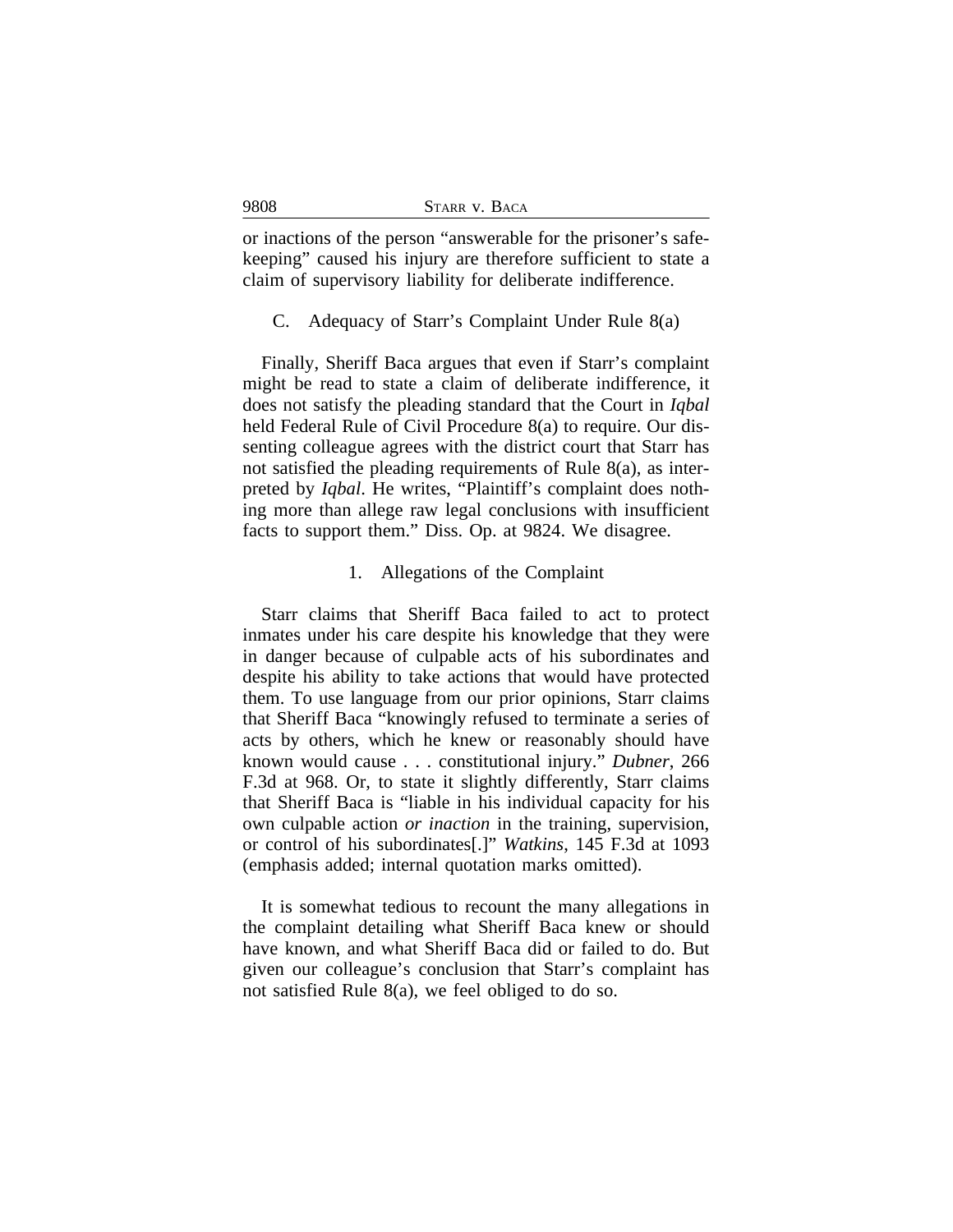| STARR V. BACA | 9809 |
|---------------|------|
|---------------|------|

In paragraph 36, Starr alleges that the United States Department of Justice ("DOJ") initiated an investigation into conditions at Los Angeles County Jails in June 1996. On September 5, 1997, the DOJ "gave BACA, then a supervisor, clear written notice in a 'findings letter' of a continued and serious pattern and practices of constitutional violations including[ ] abuse of inmates by sheriff's deputies working in the jail and inmate on inmate violence."

In paragraph 37, Starr alleges that Sheriff Baca receives "weekly reports from his subordinates responsible for reporting deaths and injuries in the jails," and receives "ongoing reports of his Special Counsel and Office of Independent Review."

In paragraph 38, Starr alleges that in 1999, "under threat of a lawsuit by the DOJ, BACA and the COUNTY submitted to a Memorandum of Understanding ("MOU") with the DOJ which required BACA and the COUNTY to address and correct the continuous constitutional violations to which inmates were being subjected, particularly inmates suffering from mental problems. BACA personally signed the MOU. However, after years of monitoring the County Jail system, under the authority of the MOU, in 2006, the DOJ experts issued a report which still found noncompliance with many of its recommendations regarding the abuse of inmates and the deficiencies which continue at county jails[.]"

In paragraph 39, Starr alleges that on July 6, 2002, "Ramon Gavira was severely beaten by a female deputy and later . . . was killed in his cell at [the] county jail. Deputies and staff testified that they were not investigated nor disciplined for lapses in supervision of Mr. Gavira and allegations that Mr. Gavira had been physically abused by deputies. BACA was personally advised of the failure to investigate and no discipline being imposed[.]"

In paragraph 40, Starr alleges that on March 23, 2003, "BACA was . . . again made aware of Hispanic inmate gangs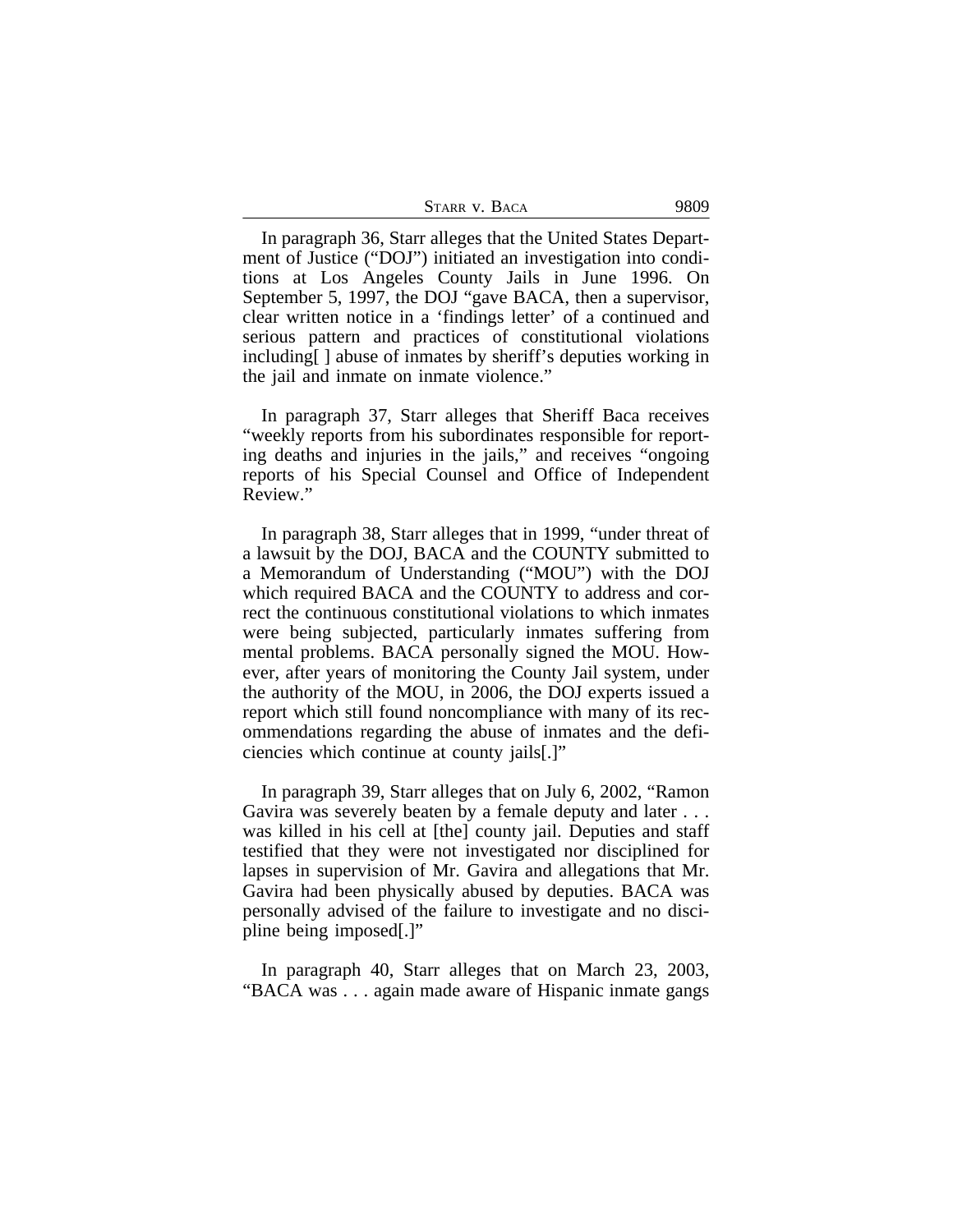9810 STARR v. BACA

attacking African Americans and the failure to provide reasonable security when the COUNTY and LASD [Los Angeles County Sheriff's Department] approved a settlement in a civil action where Ahmad Burrell, Rory Fontanelle, and Aaron Cunningham were attacked over a three day period, sustaining serious injuries. Although the deputies had known that Hispanic gangs were going to attack African Americans, . . . the deputies failed to provide reasonable security and Burrell was attacked in the housing dormitory and the attackers were able to stab him twenty-four (24) times, some causing serious and permanent injury to his abdomen and head."

In paragraph 41, Starr alleges that on October 21, 2003, "inmate Ki Hong was killed by three inmates who entered the dayroom where Hong was housed. . . . Notice of numerous violations showing deputies failing to provide reasonable security and abandoning their duties, their lax discipline and failure to supervise were given to BACA by his in-house lawyers, yet the inmate on inmate violence continued. This was the first of five inmate-on-inmate killings that occurred in the jail system over a six-month period."

In paragraph 42, Starr alleges that on December 6, 2003, "Inmate Prendergast was beaten periodically over several hours from about 6:00 p.m., to early next morning by . . . two of his three cellmates. . . . Again, notice of numerous violations showing deputy failing to provide reasonable security to the entire cell block, lax discipline and failure to supervise were presented to BACA, yet the inmate on inmate violence continued."

In paragraph 43, Starr alleges that on December 9, 2003, "inmate Mario Alvarado . . . was killed in a holding cell. . . . Deputies responsible for providing reasonable security failed to . . . do so, and the inmates who beat Alvarado had so much time they [were able to] conceal[ ] his dead body under clothes and trash . . . . Again, notice of numerous violations showing deputy failing to provide reasonable security to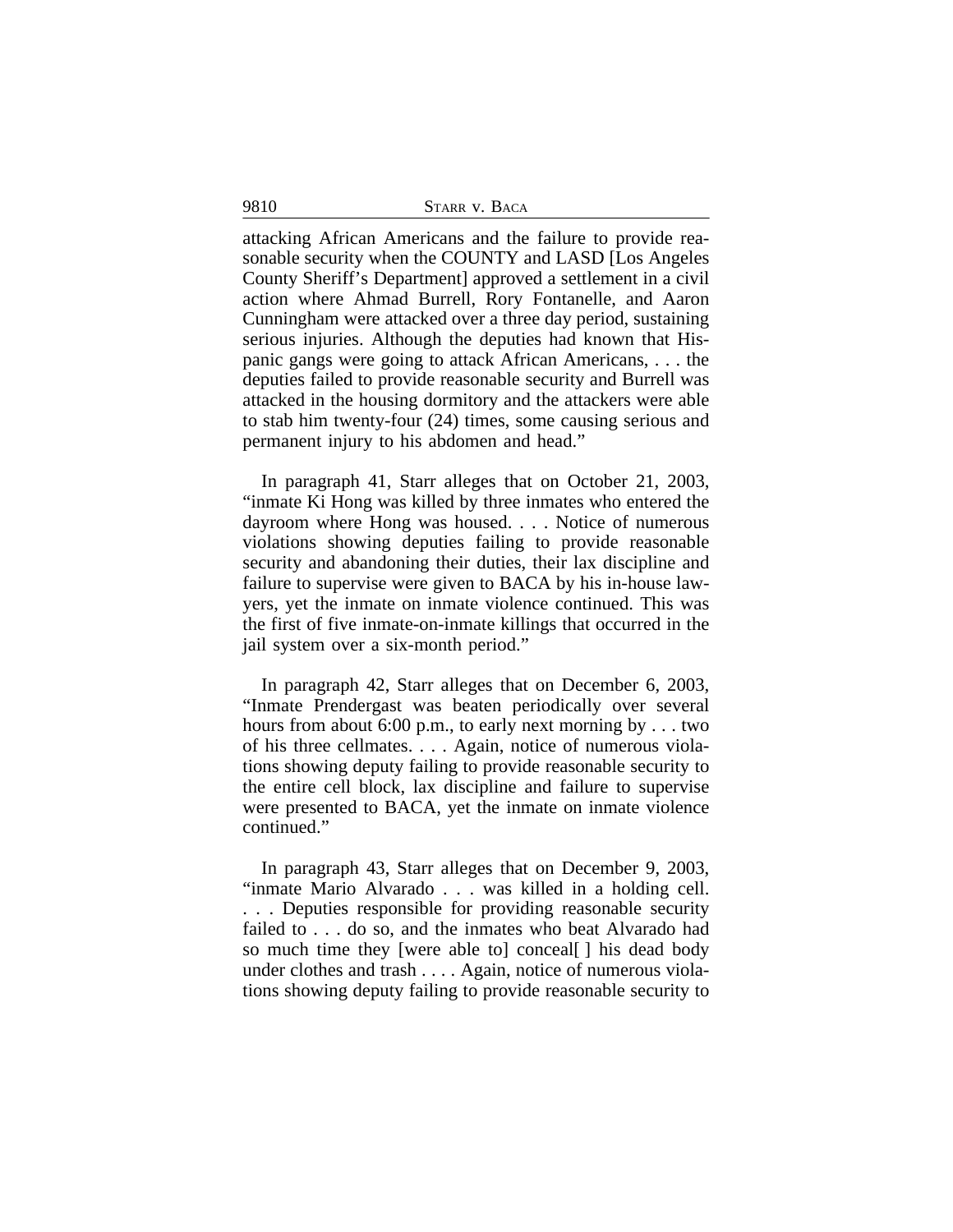| Starr v. Baca |  |  |
|---------------|--|--|
|---------------|--|--|

the holding cell, lax discipline and failure to supervise were presented to BACA[.]"

In paragraph 44, Starr alleges that on December 13, 2003, a deputy falsified the contents of a statement by a pre-trial detainee, Jose Beas, so that the falsified statement recounted that Beas had admitted to inappropriate touching of a minor. Beas was classified as an inmate who should be kept away from the general prison population, and was "given a wrist band that identified him as such," but he was placed in a holding tank with "general population inmates." "Beas was immediately beaten by the other inmates and suffered brain damage. BACA was named as a defendant in that civil case and knew of the allegations of failure to provide reasonable security to the holding cell, lax discipline and failure to supervise[,] and [he] approved the settlement[.]"

In paragraph 45, Starr alleges that on January 12, 2004, "inmate Kristopher Faye was stabbed to death by several inmates with jail-made knives. . . . Fay[e] was African American and the attackers were Hispanic. Deputies responsible for keeping the cell gates in the housing module close[d] allowed all the cell gates in the module to remain open which increased the danger of violence and was in violation of LASD policy. . . . Numerous violations showing errors in classification, placing highly dangerous inmates with histories of violence with nonviolent inmates presenting low security risk, deputy failing to provide reasonable security to the holding cell, lax discipline and failure to supervise were again presented to BACA in official reports[.]"

In paragraph 46, Starr alleges that on April 20, 2004, "inmate Raul Tinajero was killed in his cell in the jail, by inmate Santiago Pineda. Pineda had a history of prior misconduct in the jail[.] . . . Tinajero was to be a witness in a criminal case against Pineda. . . . Due to the monitoring failures of the deputies and inadequate procedures with regard to the escorting of inmates, Pineda was able to enter Tinajero's cell unchallenged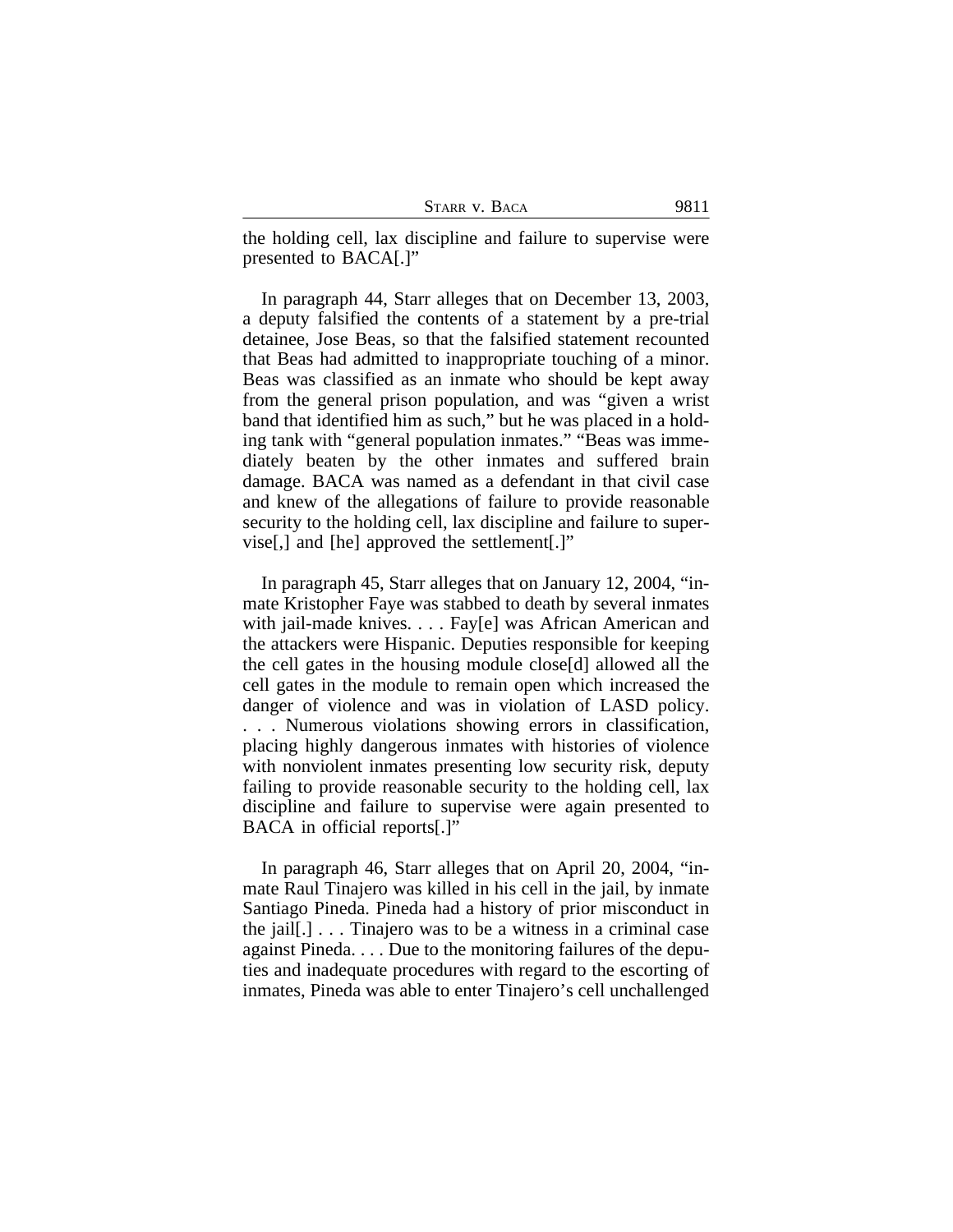by the deputies responsible for providing reasonable security, kill Tinajero undetected, [and] remain in Tinajero's cell for five hours undetected by deputies. Numerous violations showing errors in classification, deputies failing to provide reasonable security to the housing cells, lax discipline and failure to supervise were again presented to BACA in official reports[.]"

In paragraph 47, Starr alleges that on May 23 or 24, 2004, inmate Antonio Fernandez was killed by other inmates in the dormitory. "The deputy that was assigned to monitor the dormitory had abandoned her duties and left her post unattended, and the post was vacant for approximately 20 minutes during which time the assault occurred. . . . [T]he failure to provide reasonable security to [the] housing area, lax discipline and failure to supervise were again presented to BACA[.]"

In paragraph 48, Starr alleges, "BACA received notice from The Special Counsel to the Los Angeles County Sheriff's Department, in the 17th Semiannual Report (February 2004) and the 18th Semiannual Report (August 2004) of increasing levels of inmate violence in the jails."

In paragraph 49, Starr alleges that in "February 2005 BACA received notice from The Special Counsel to the Los Angeles County Sheriff's Department, in the 19th Semiannual Report that his deputies['] conduct was . . . costing county tax payers millions of dollars annually in payments of civil judgments and settlements, in cases where the internal investigations had found no wrong doing. In all, BACA was notified by his Special Counsel that . . . of twenty-nine (29) cases involving police misconduct [that] settled for \$100,000 or more over the past five years, only eight resulted in any type of discipline to the involved officers or policy change in the Department."

In paragraph 50, Starr alleges that on February 3, 2005, Special Counsel Merrick Bobb presented to BACA a finding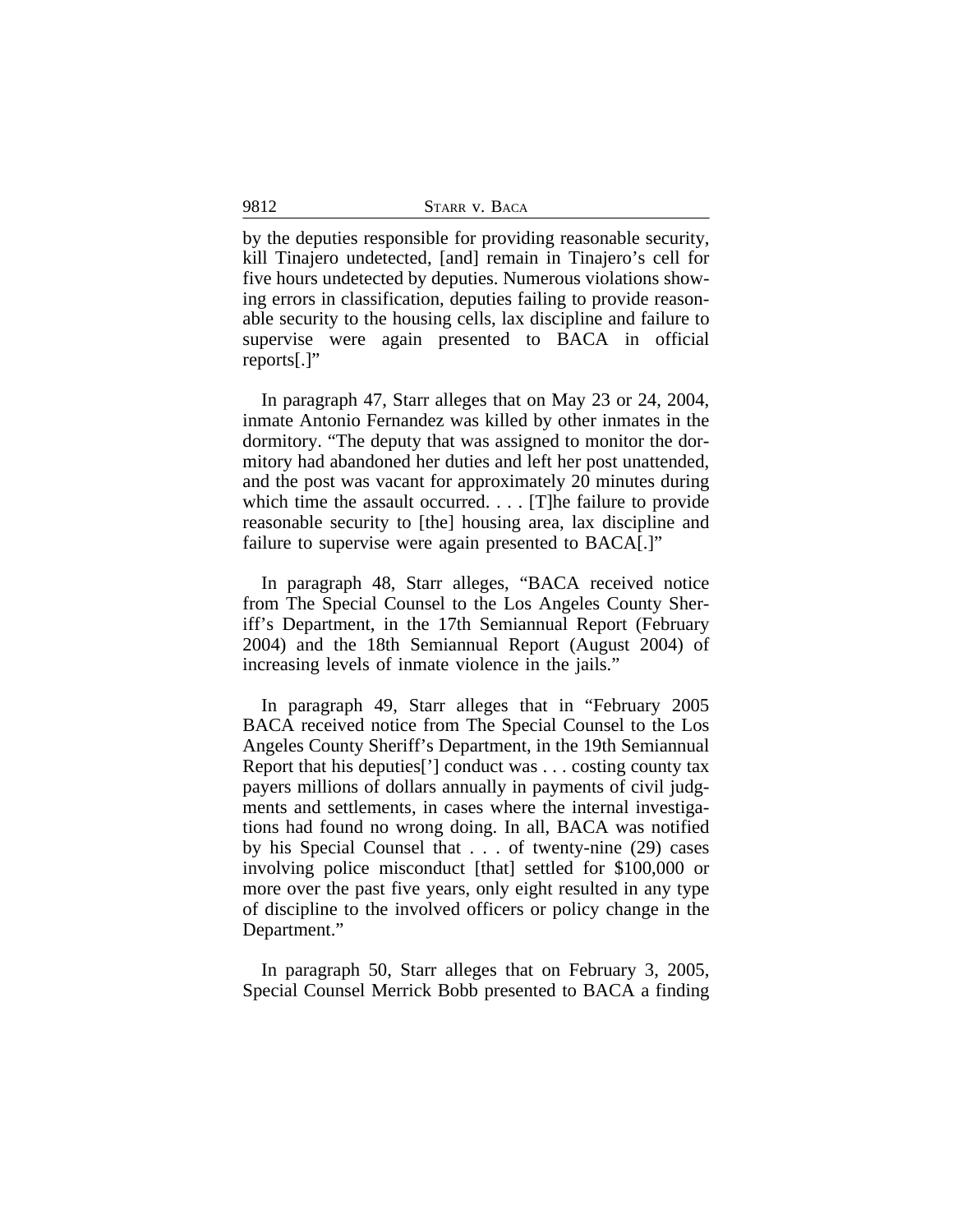| STARR V. BACA | 9813 |
|---------------|------|
|---------------|------|

of inmate abuse, contained in a report to the Los Angeles County Board of Supervisors. The report found "that 'Los Angeles County's largest jail is so outdated, understaffed and riddled with security flaws that it jeopardizes the lives of guards and inmates.' The Special Counsel's report criticized the County Jail in downtown Los Angeles for 'failing to prevent dangerous inmates from being housed with lower-risk inmates . . . .' The report concluded that Men[']s[ ] Central Jail 'is nightmarish to manage' and suffers from 'lax supervision and a long-standing jail culture that has shortchanged accountability for inmate safety and security.' "

In paragraph 52, Starr alleges that on October 24, 2005, Chadwick Shane Cochran was booked into county jail for a nonviolent misdemeanor. Due to mental health difficulties, Cochran was classified to be placed in a mental health facility located within the jail. "Due to errors by staff his protective housing was terminated and he was sent to general population on November 16, 2005, where he was beaten to death a few hours later that day. Deputies compounded the error of removing Cochran from protective status and left a red color identification card which led the attacking inmates to believe that he was a 'snitch' or informant. The deputies responsible for the safety of inmates abandoned their post and supervision of the locked day room in which 40 other inmates, some of whom were classified as violent 'high risk' accused murderers and gang members, and known violent offenders. Cochran was screaming and many other inmates were yelling for them to stop, but no deputy resumed their responsibility to provide reasonable security until the inmates had grown tired of beating Cochran and hid his body under clothing and food trays. The numerous errors in classification, deputies failing to provide reasonable security to the day room housing cells, lax discipline and failure to supervise were again presented to BACA in official reports[.]"

In paragraphs 13 through 19, Starr alleges that he was attacked three months after Cochran was killed. We recounted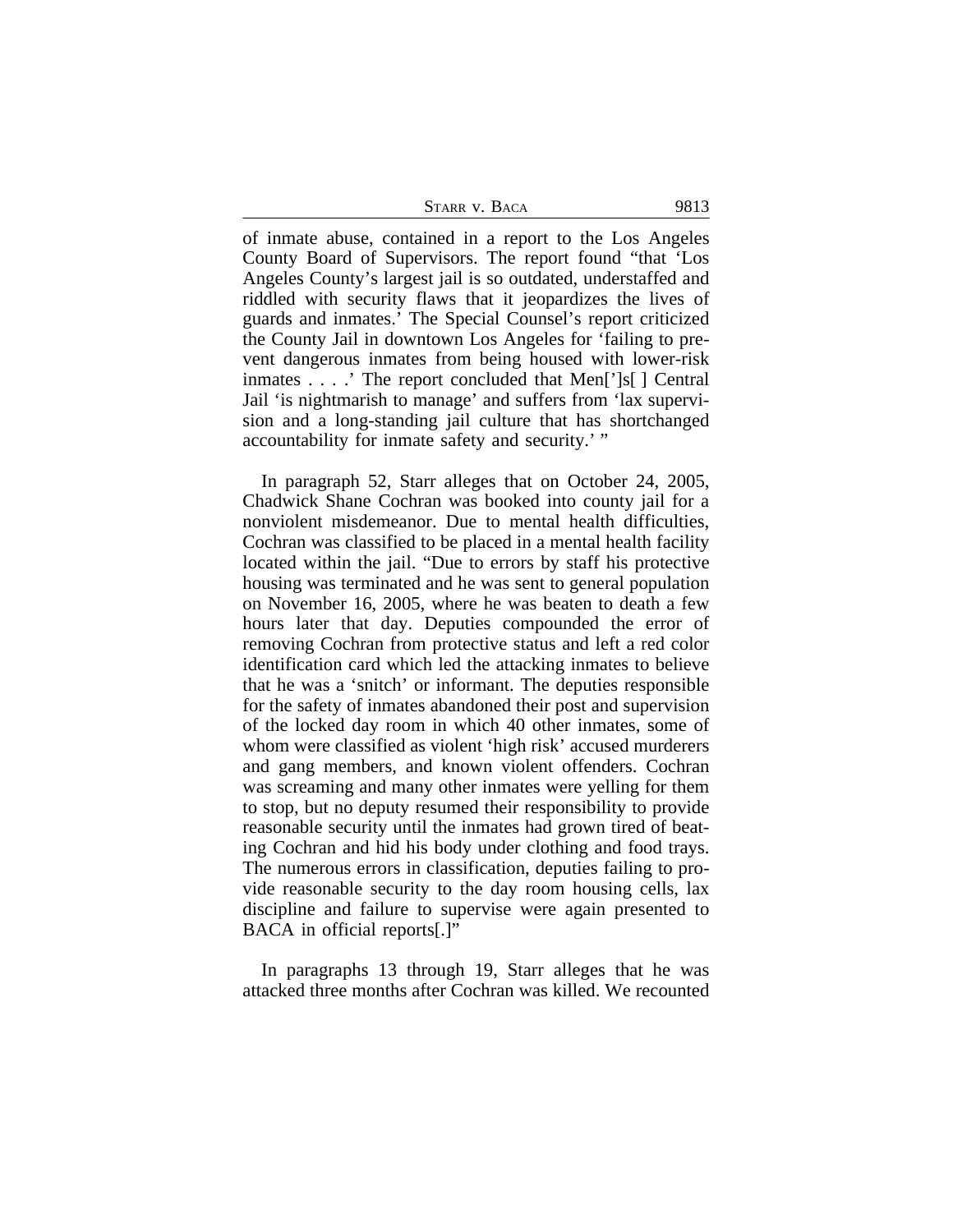the details of this alleged attack at the beginning of our opinion.

In paragraph 32, Starr alleges that Sheriff "BACA knew or reasonabl[y] could have known[ ] of his subordinates' ongoing constitutional violations . . . , of the failure to provide reasonable security at the jail, failure to prevent inmate on inmate violence, failure to monitor inmates, lax or no supervision by his subordinate supervisors, use of excessive force on inmates, failure to investigate incidents . . . involving inmate on inmate violence, failure to protect, failure to implement indicated policies and procedures regarding, including but not limited to[,] the use of inmates as trustees[.] BACA failed to act to prevent his subordinates['] ongoing unconstitutional conduct[;] . . . he acquiesced, condoned or ratified a custom, practice or policy of ongoing misconduct by his subordinate deputies and supervisors." In paragraph 35, Starr alleges that "Sheriff BACA . . . became aware, or should have become aware, and should have taken corrective actions to prevent repeated incidents" of derelictions of duty by his subordinates.

#### 2. Pleading Standards under Rule 8(a)

**[8]** We hold that the foregoing allegations are sufficient to satisfy Rule 8(a). The text of Rule 8(a) has not been changed since the initial promulgation of the Federal Rules of Civil Procedure in 1938. In relevant part, it provides:

(a) Claim for Relief. A pleading that states a claim for relief must contain:

. . .

(2) a short and plain statement of the claim showing that the pleader is entitled to relief[.]

The theory of Rule 8(a), and of the federal rules in general, is notice pleading. The 1938 federal rules replaced a system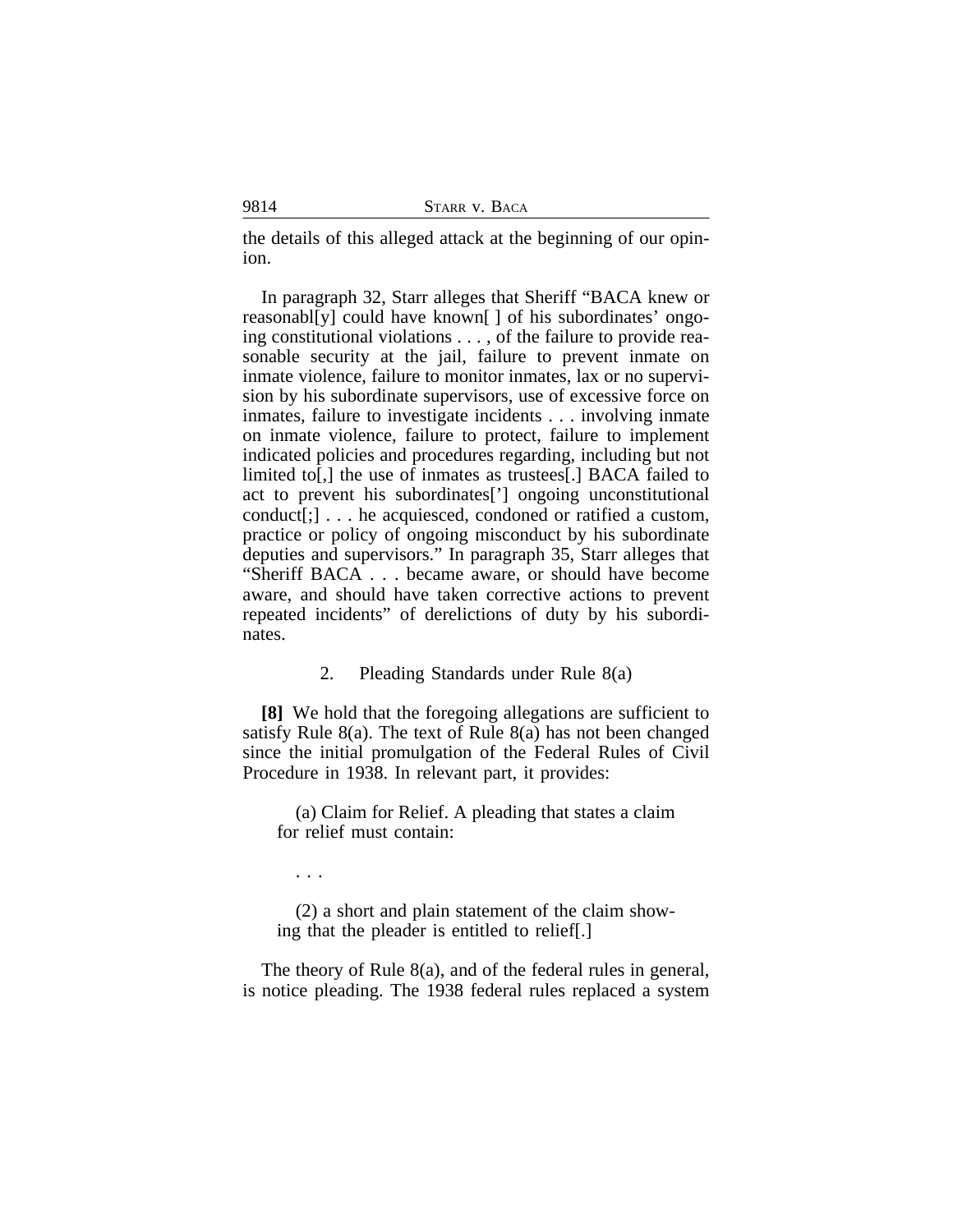| STARR V. BACA | 9815 |
|---------------|------|
|---------------|------|

in which the federal trial courts had followed the procedural rules of the different states in which they sat. Conformity Act of 1872, Act of June 1, 1872, ch. 225, § 5, 17 Stat. 196, 197 (codified in Rev. Stat. § 914 (1878)). Ever since 1938, the federal civil rules have been applicable in all federal courts. They apply uniformly to all civil cases, whatever the cause of action or subject matter of the suit. *See* Fed. R. Civ. P. 1 ("These rules govern the procedure in all civil actions and proceedings in the United States district courts, except as stated in Rule 81.").

The state pleading rules had largely required code, or fact, pleading, under which pleaders were required to allege very specifically the factual bases for their claims. By contrast, under the federal rules a complaint is required only to give the notice of the claim such that the opposing party may defend himself or herself effectively. The theory of the federal rules is that once notice-giving pleadings have been served, the parties are to conduct discovery in order to learn more about the underlying facts. When they have learned the facts, the parties can settle or seek judgment. If the case does not settle but the material facts are clear, the court will grant summary judgment. If material facts are genuinely disputed, the case will go to trial. That, in any event, is the theory.

In practice, the operation of the federal pleading rules is more nuanced. In some cases, particularly in complex commercial cases, notice pleading rules give an advantage — perhaps an unfair advantage — to the plaintiff. If a plaintiff can survive a motion to dismiss on the pleadings in such cases, he or she can put the defendant to enormous expense in discovery. In practical terms, this means that the settlement value of a suit jumps substantially the moment the complaint survives a motion to dismiss. In recognition of this practical reality, Congress took some aspects of pleading in federal securities cases out of the federal rules entirely, imposing by statute something like the old code pleading system, as a way of protecting defendants from some of the settlement pressures that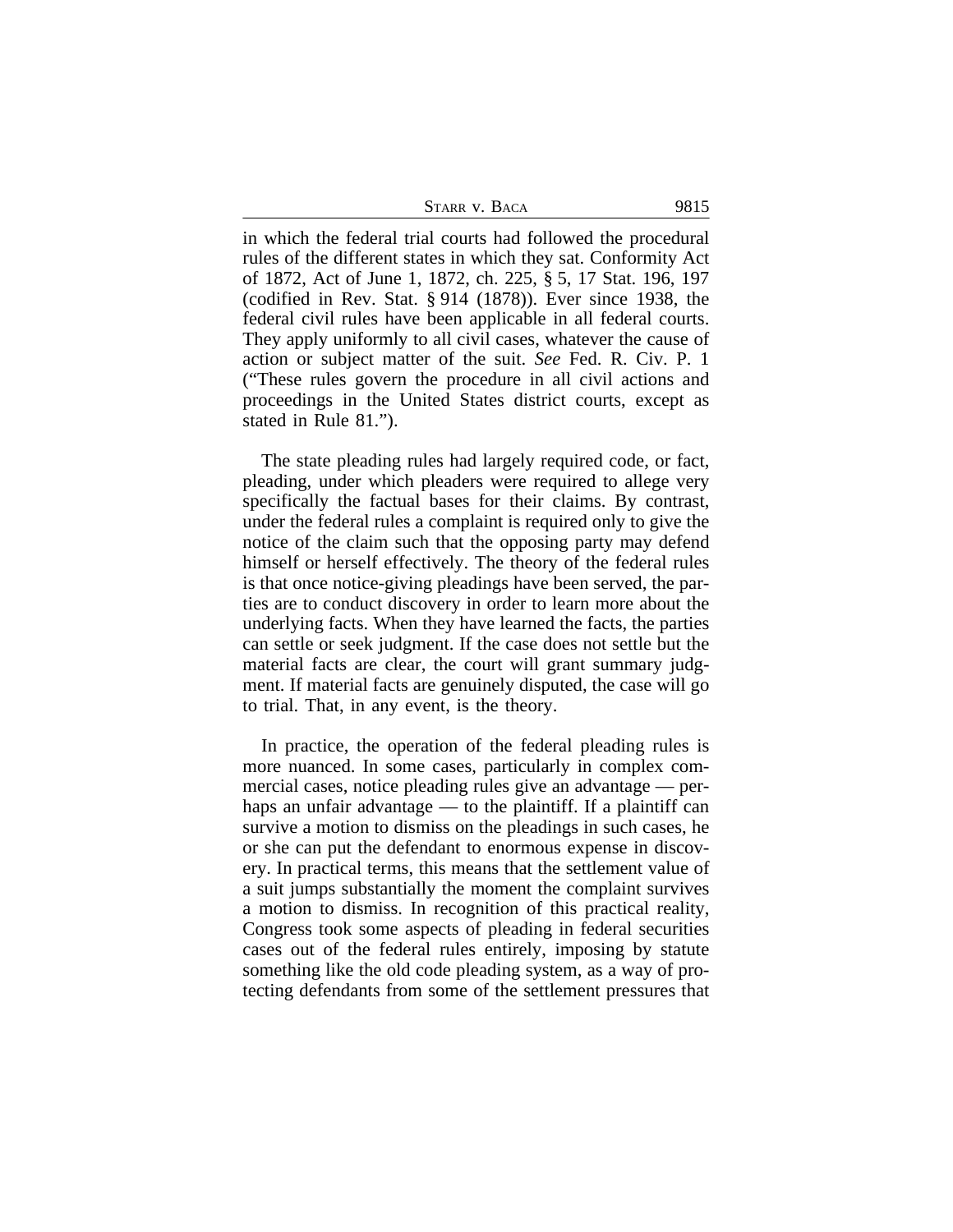9816 STARR V. BACA

exist under the Rule 8(a) regime. Private Securities Litigation Reform Act of 1995 ("PSLRA"), Pub. L. 104-67, 109 Stat. 737, Title I, § 101, codified at 15 U.S.C. § 78u-4(b); *see also Tellabs, Inc. v. Makor Issues & Rights, Ltd.*, 551 U.S. 308, 313 (2007) ("Exacting pleading requirements are among the control measures Congress included in the PSLRA. The PSLRA Act requires plaintiffs to state with particularity both the facts constituting the alleged violation, and the facts evidencing scienter."); *Zucco Partners, LLC v. Digimarc Corp.*, 552 F.3d 981, 990 (9th Cir. 2009) ("All securities fraud complaints since 1995 . . . are subject to the more exacting pleading requirements of the PSLRA, which significantly altered pleading requirements in securities fraud cases." (internal quotation marks omitted)).

In several recent cases, without benefit of statute, the Supreme Court has applied what appears to be higher pleading standard under Rule 8(a). In *Dura Pharmaceuticals, Inc. v. Broudo*, 544 U.S. 336 (2005), the Court dealt with allegations of damage causation in a federal securities case; this allegation was not covered by the new higher pleading standard imposed by the PSLRA. The Court "assume[d], at least for argument's sake, that neither [Rule  $8(a)(2)$ ] nor the securities statutes impose any special further requirement in respect to the pleading of proximate causation or economic loss." *Id.* at 346. After "conced[ing] that ordinary pleading rules are not meant to impose a great burden upon a plaintiff," the Court wrote,

At the same time, allowing a plaintiff to forgo giving any indication of the economic loss and proximate cause that the plaintiff has in mind would bring about harm of the very sort the statutes seek to avoid. Cf. H. R. Conf. Rep. No. 104-369, p. 31 (1995) . . . (criticizing "abusive" practices including "the routine filing of lawsuits . . . with only [a] faint hope that the discovery process might lead to some plausible cause of action."). It would permit a plain-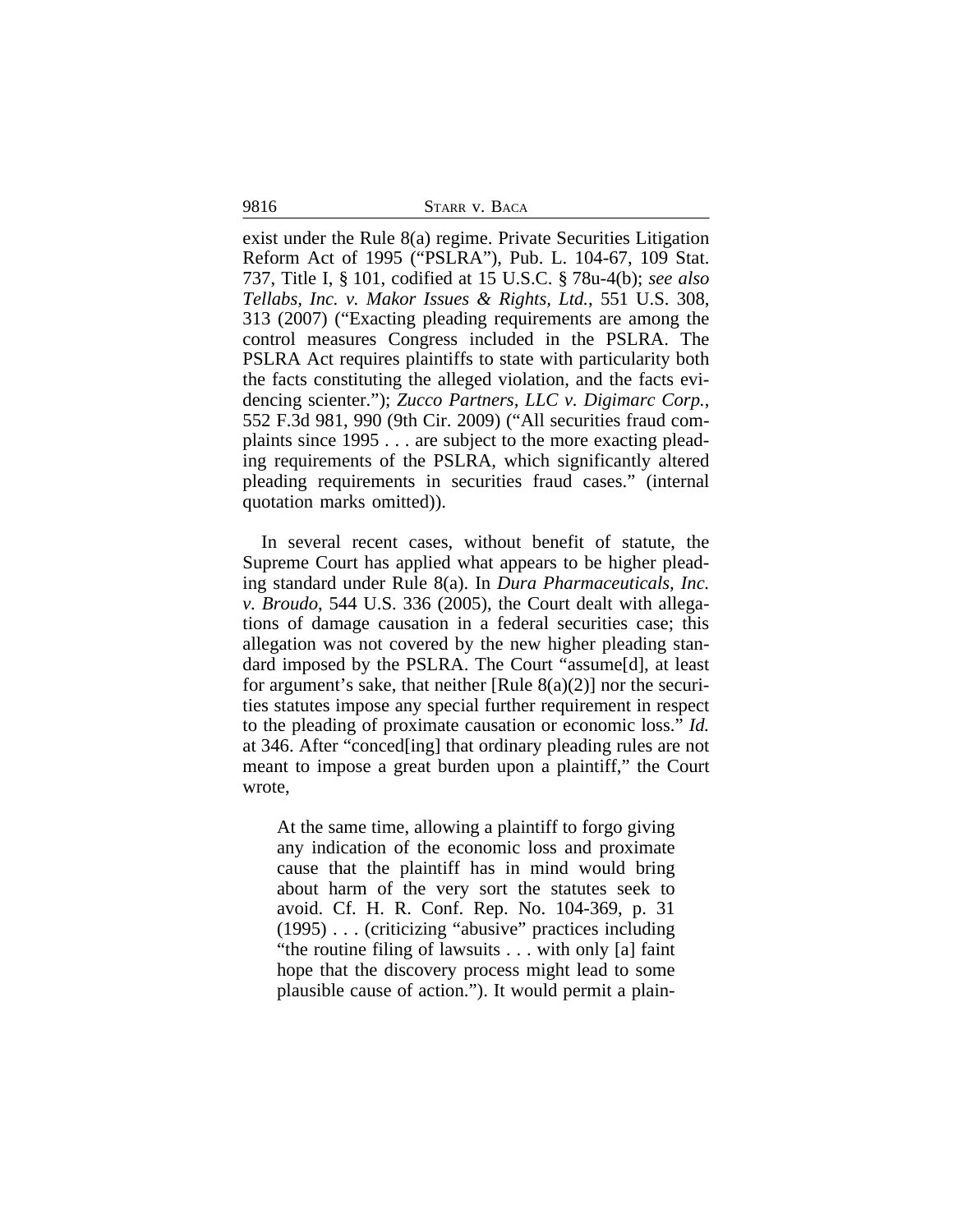| Starr v. Baca |  |  |  |
|---------------|--|--|--|
|---------------|--|--|--|

tiff "with a largely groundless claim to simply take up the time of a number of other people, with the right to do so representing an *in terrorem* increment of the settlement value, rather than a reasonably founded hope that the [discovery] process will reveal relevant evidence." *Blue Chip Stamps* [*v. Manor Drug Stores*], 421 U.S. [723, 741 (1975].

*Id.* at 347 (some alterations in original).

In *Bell Atlantic Corp. v. Twombly*, 550 U.S. 544 (2007), plaintiff alleged a violation of Section 1 of the Sherman Act. Applying the pleading standard of Rule 8(a), the Court wrote "that an allegation of parallel conduct and a bare assertion of conspiracy will not suffice," *id.* at 556, even though the existence of parallel conduct and a conspiracy would violate Section 1. The Court required more than just notice of the claim. It required that the claim be plausible. "[W]e hold that stating such a claim requires a complaint with enough factual matter (taken as true) to suggest that an agreement was made. Asking for plausible grounds to infer an agreement does not impose a probability requirement at the pleading stage; it simply calls for enough fact to raise a reasonable expectation that discovery will reveal evidence of illegal agreement." *Id.*

The Court made clear in *Twombly* that it was concerned that lenient pleading standards facilitated abusive antitrust litigation. It provided, with approval, the following citation:

*See also Car Carriers, Inc. v. Ford Motor Co.*, 745 F.2d 1101, 1106 (C.A.7 1984) ("[T]he costs of modern federal antitrust litigation and the increasing caseload of the federal courts counsel against sending the parties into discovery when there is no reasonable likelihood that the plaintiffs can construct a claim from the events related in the complaint")[.]

*Id.* at 558. The Court wrote, further, "Probably, then, it is only by taking care to require allegations that reach the level sug-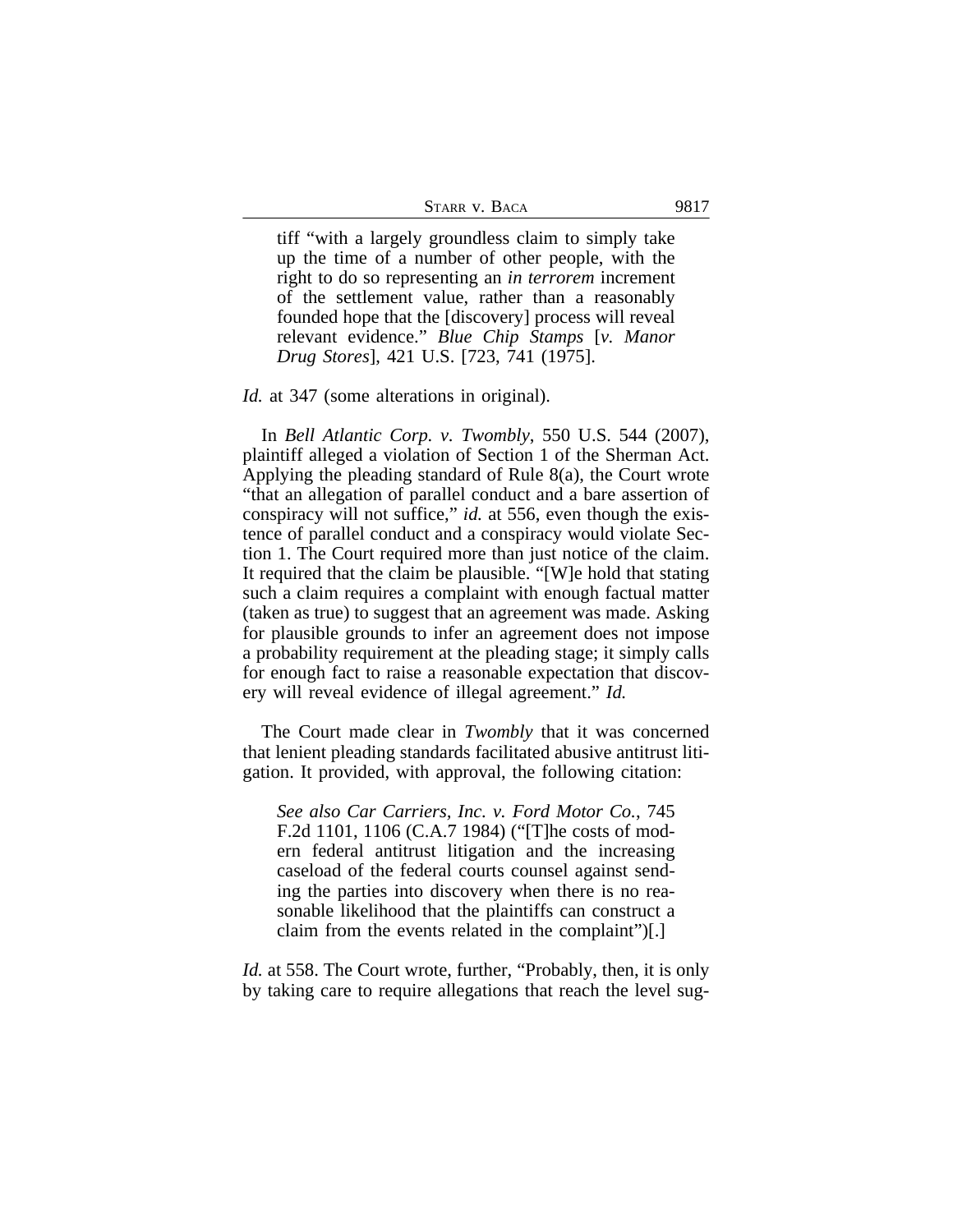| 9818 | STARR V. BACA |
|------|---------------|
|      |               |

gesting conspiracy that we can hope to avoid the potentially enormous expense of discovery in cases with no 'reasonably founded hope that the [discovery] process will reveal relevant evidence' to support a § 1 claim. *Dura*, 544 U.S. at 347." *Id.* at 559-60 (some internal quotation marks omitted).

Finally, in *Iqbal*, plaintiff Iqbal, a Muslim American man, brought a *Bivens* action alleging deliberate discrimination by Attorney General Ashcroft and F.B.I. Director Mueller. Applying Rule 8(a), the Court held that the allegations in Iqbal's complaint were insufficient. In the Court's view, some of Iqbal's allegations were "bare assertions" not entitled to the presumption of truth, and the remaining allegations, even assumed to be true, did not plausibly suggest an entitlement to relief.

The Court first identified allegations not entitled to the presumption of truth. Iqbal's complaint alleged that defendants " 'knew of, condoned, and willfully and maliciously agreed to subject [him]' to harsh conditions of confinement 'as a matter of policy, solely on account of [his] religion, race, and/or national origin and for no legitimate penological interest.'" *Id.* at 1951 (alterations in original). The complaint alleged, further, that "Ashcroft was the 'principal architect' of this invidious policy, . . . and that Mueller was 'instrumental' in adopting and executing it[.]" *Id*. The Court held that these "bare assertions" "amount[ed] to nothing more than a 'formulaic recitation of the elements' " of the constitutional claim. *Id.* (quoting *Twombly*, 550 U.S. at 555). Their "conclusory nature . . . disentitle[d] them to the presumption of truth." *Id.*

The Court then determined whether the remaining allegations, assumed to be true, "plausibly suggest[ed] an entitlement to relief." *Id.* The complaint alleged that the two defendants had caused the arrest and detention of "thousands of Arab Muslim men . . . as part of [the government's] investigation of the events of September 11." *Id*. It alleged that the defendants had "purposefully designat[ed] detainees 'of high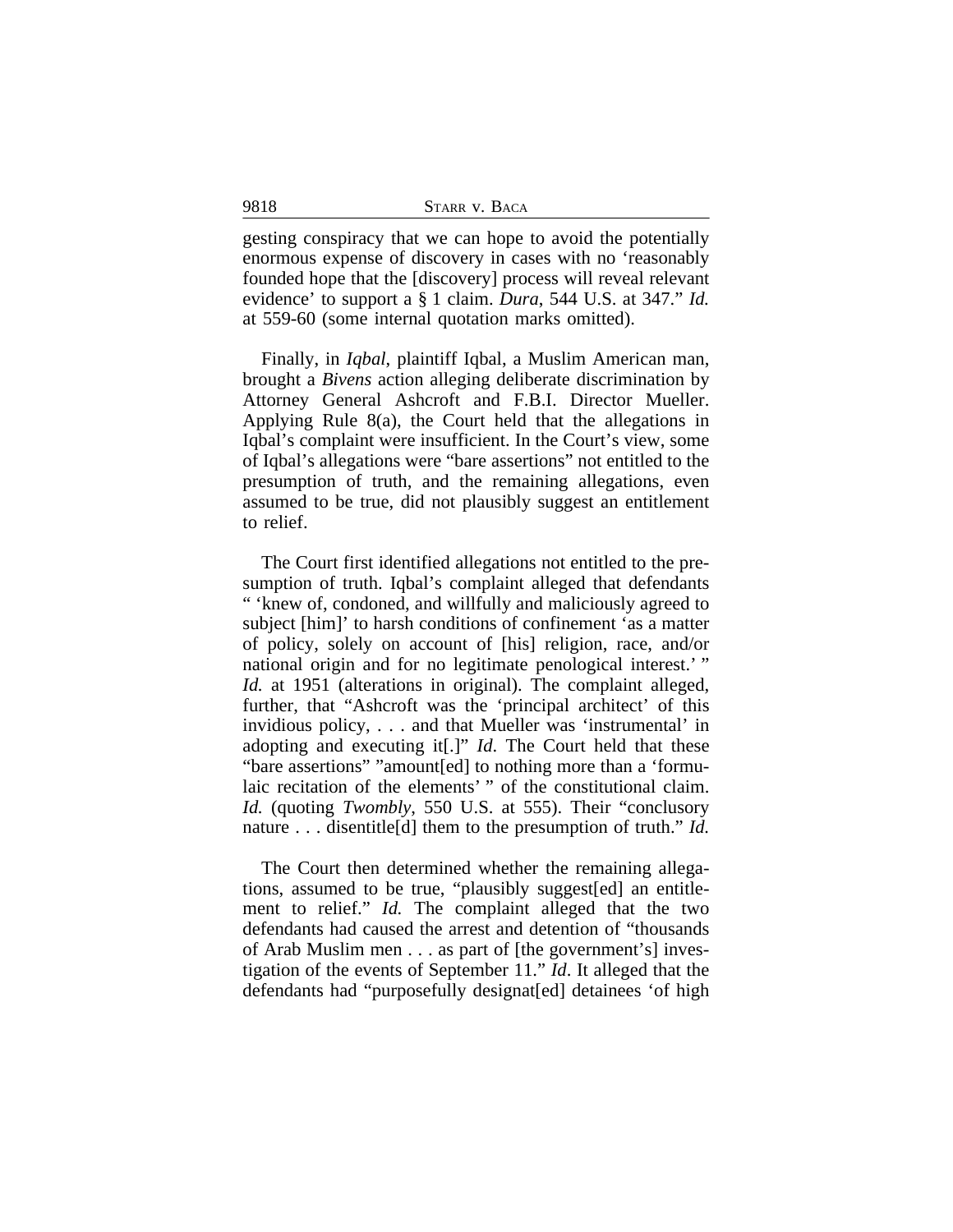STARR V. BACA 9819

interest' because of their race, religion, or national origin." *Id.* The Court held that, assuming these facts to be true, they did not plausibly suggest Iqbal's entitlement to relief based on purposeful racial or religious discrimination because there was an " 'obvious alternative explanation' " for these facts. *Id.* (quoting *Towmbly*, 550 U.S. at 567). In the Court's view, the obvious alternative explanation was that the "September 11 attacks were perpetrated by 19 Arab Muslim hijackers who counted themselves members in good standing of al Qaeda, an Islamic fundamentalist group." *Id.* "It should come as no surprise that a legitimate policy directing law enforcement to arrest and detain individuals because of their suspected link to the attacks would produce a disparate, incidental impact on Arab Muslims, even though the purpose of the policy was to target neither Arabs nor Muslims. On the facts respondent alleges the arrests Mueller oversaw were likely lawful and justified by his nondiscriminatory intent to detain aliens who were illegally present in the United States and who had potential connections to those who committed terrorist acts." *Id.* The Court concluded that this alternative explanation was so likely to be true that, as between the two explanations, Iqbal's explanation was not plausible: "[T]he "purposeful, invidious discrimination respondent asks us to infer . . . *is not a plausible conclusion*." *Id.* at 1951-52 (emphasis added).

In two cases decided during roughly the same period, the Court appears to have applied the original, more lenient version of Rule 8(a). In *Swierkiewicz v. Sorema N. A.*, 534 U.S. 506 (2002), the Second Circuit had dismissed plaintiff's employment discrimination case for failure to plead facts establishing a prima facie case of discrimination. The Supreme Court reversed, writing:

[P]etitioner's complaint easily satisfies the requirements of Rule 8(a) because it gives respondent fair notice of the basis for petitioner's claims. Petitioner alleged that he had been terminated on account of his national origin in violation of Title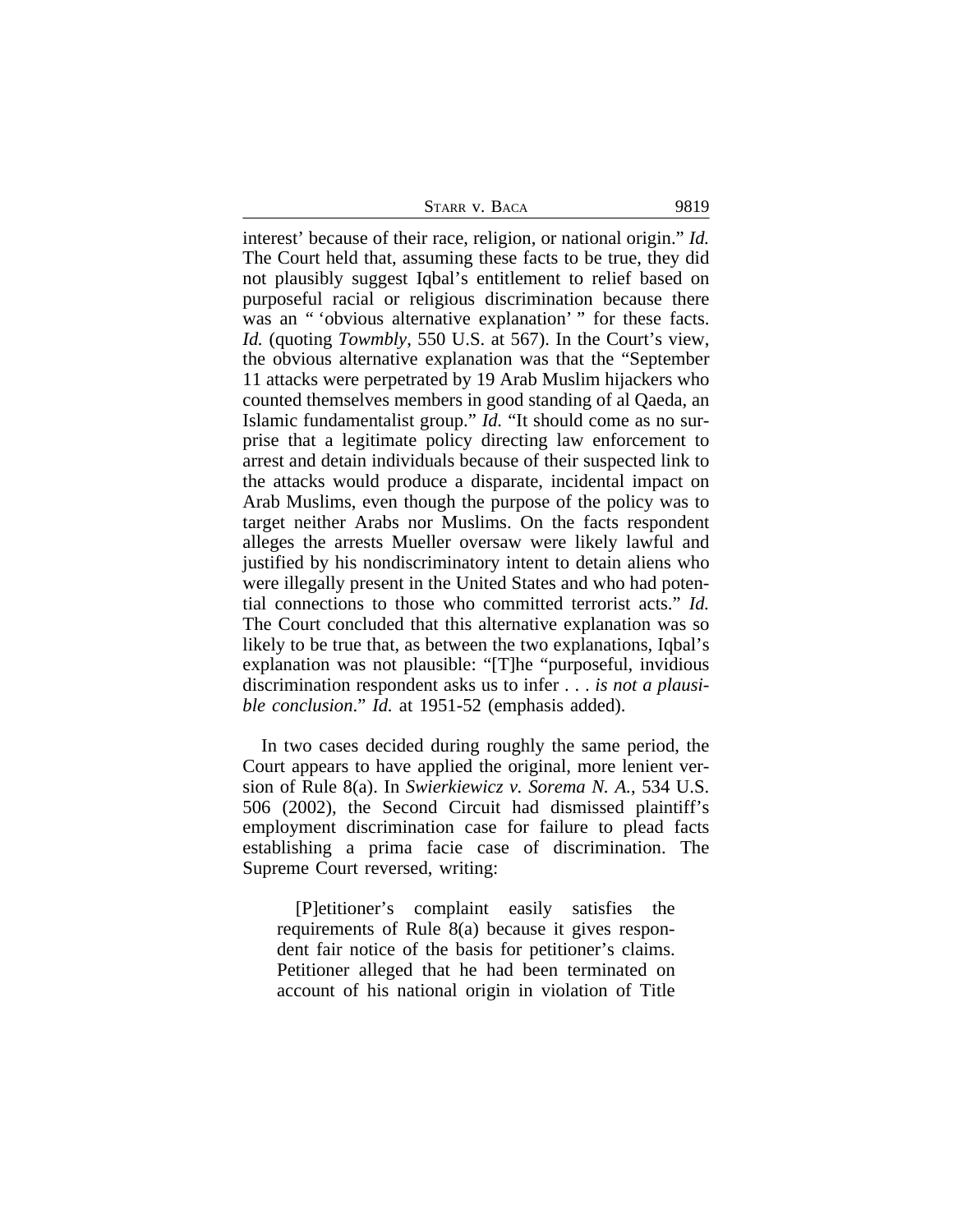VII and on account of his age in violation of the ADEA. His complaint detailed the events leading to his termination, provided relevant dates, and included the ages and nationalities of at least some of the relevant persons involved in his termination. These allegations give respondent fair notice of what petitioner's claims are and the grounds upon which they rest. . . .

*Respondent argues that allowing lawsuits based on conclusory allegations of discrimination to go forward will burden the courts and encourage disgruntled employees to bring unsubstantiated suits. Whatever the practical merits of this argument, the Federal Rules do not contain a heightened pleading standard for employment discrimination suits*. . . . Rule 8(a) establishes a pleading standard without regard to whether a claim will succeed on the merits. "Indeed it may appear on the face of the pleadings that a recovery is very remote and unlikely but that is not the test." *Scheuer*, 416 U.S., at 236.

#### *Id.* at 514-15 (emphasis added) (some citations omitted).

In *Erickson v. Pardus*, 551 U.S. 89 (2007) (per curiam), the Tenth Circuit had dismissed an Eighth and Fourteenth Amendment deliberate indifference claim for failure to satisfy Rule 8(a). Plaintiff, an inmate in a Colorado state prison, had "alleged that a liver condition resulting from hepatitis C required a treatment program that officials had commenced but then wrongfully terminated, with life-threatening consequences." *Id.* at 89-90. The Tenth Circuit deemed the allegations of the complaint "conclusory" and dismissed on the pleadings. *Id.* at 90. The Court emphatically disagreed: "The holding departs in so stark a manner from the pleading standard mandated by the Federal Rules of Civil Procedure that we grant review." *Id.* The Court wrote, "[The complaint] alleged this medication was withheld 'shortly after' petitioner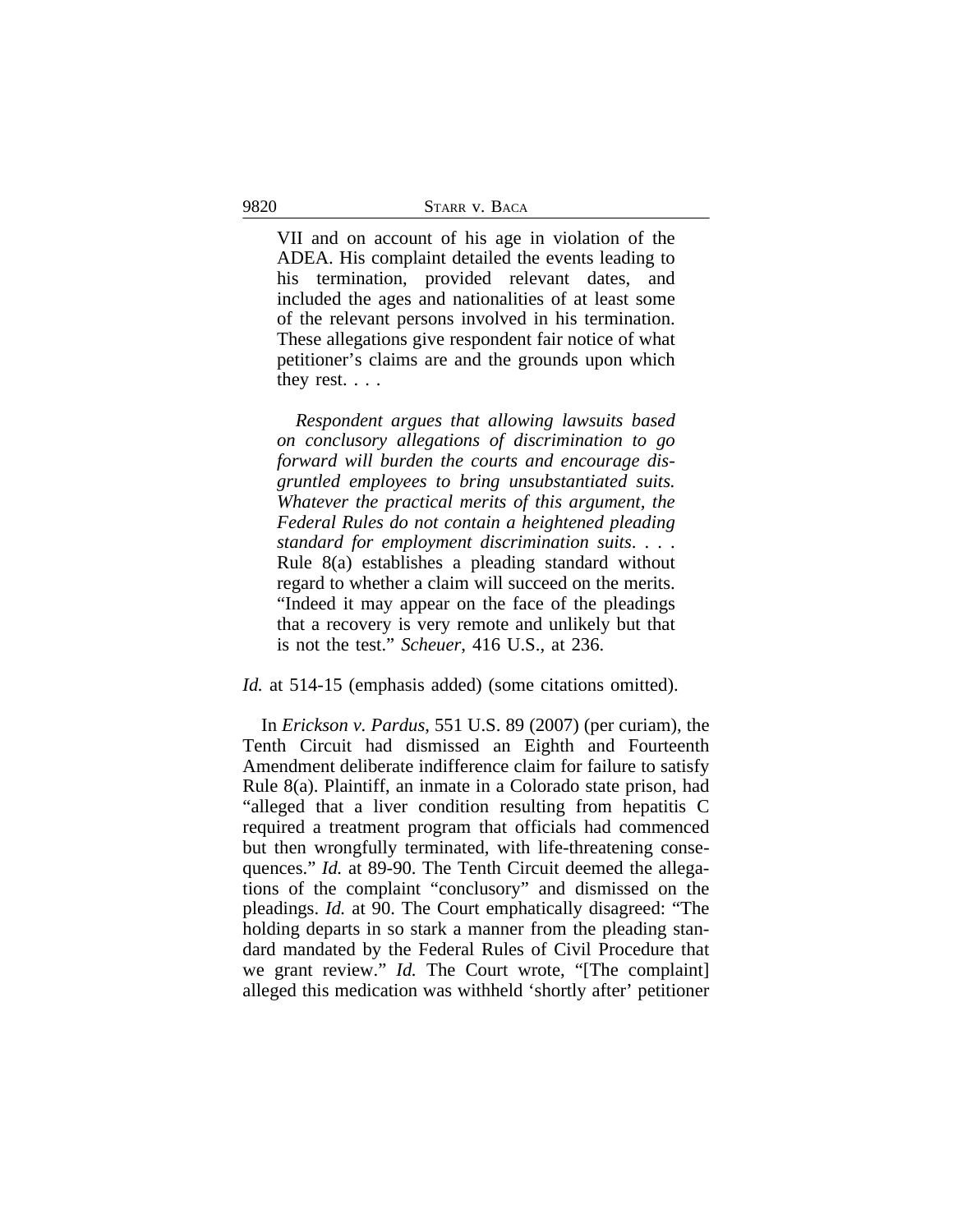| STARR V. BACA |  | 9821 |
|---------------|--|------|
|               |  |      |

had commenced a treatment program that would take one year, that he was 'still in need of treatment for this disease,' and that the prison officials were in the meantime refusing to provide treatment. This alone was enough to satisfy Rule 8(a)(2)." *Id.* at 94 (citations omitted).

The juxtaposition of *Swierkiewicz* and *Erickson*, on the one hand, and *Dura*, *Twombly*, and *Iqbal*, on the other, is perplexing. Even though the Court stated in all five cases that it was applying Rule 8(a), it is hard to avoid the conclusion that, in fact, the Court applied a higher pleading standard in *Dura*, *Twombly* and *Iqbal*. The Court in *Dura* and *Twombly* appeared concerned that in some complex commercial cases the usual lenient pleading standard under Rule 8(a) gave too much settlement leverage to plaintiffs. That is, if a nonspecific complaint was enough to survive a motion to dismiss, plaintiffs would be able to extract undeservedly high settlements from deep-pocket companies. In *Iqbal*, by contrast, the Court was concerned that the usual lenient standard under Rule 8(a) would provide too little protection for high-level executive branch officials who allegedly engaged in misconduct in the aftermath of September 11, 2001. To the extent that we perceive a difference in the application of Rule 8(a) in the two groups of cases, it is difficult to know in cases that come before us whether we should apply the more lenient or the more demanding standard.

**[9]** But whatever the difference between these cases, we can at least state the following two principles common to all of them. First, to be entitled to the presumption of truth, allegations in a complaint or counterclaim may not simply recite the elements of a cause of action, but must contain sufficient allegations of underlying facts to give fair notice and to enable the opposing party to defend itself effectively. Second, the factual allegations that are taken as true must plausibly suggest an entitlement to relief, such that it is not unfair to require the opposing party to be subjected to the expense of discovery and continued litigation.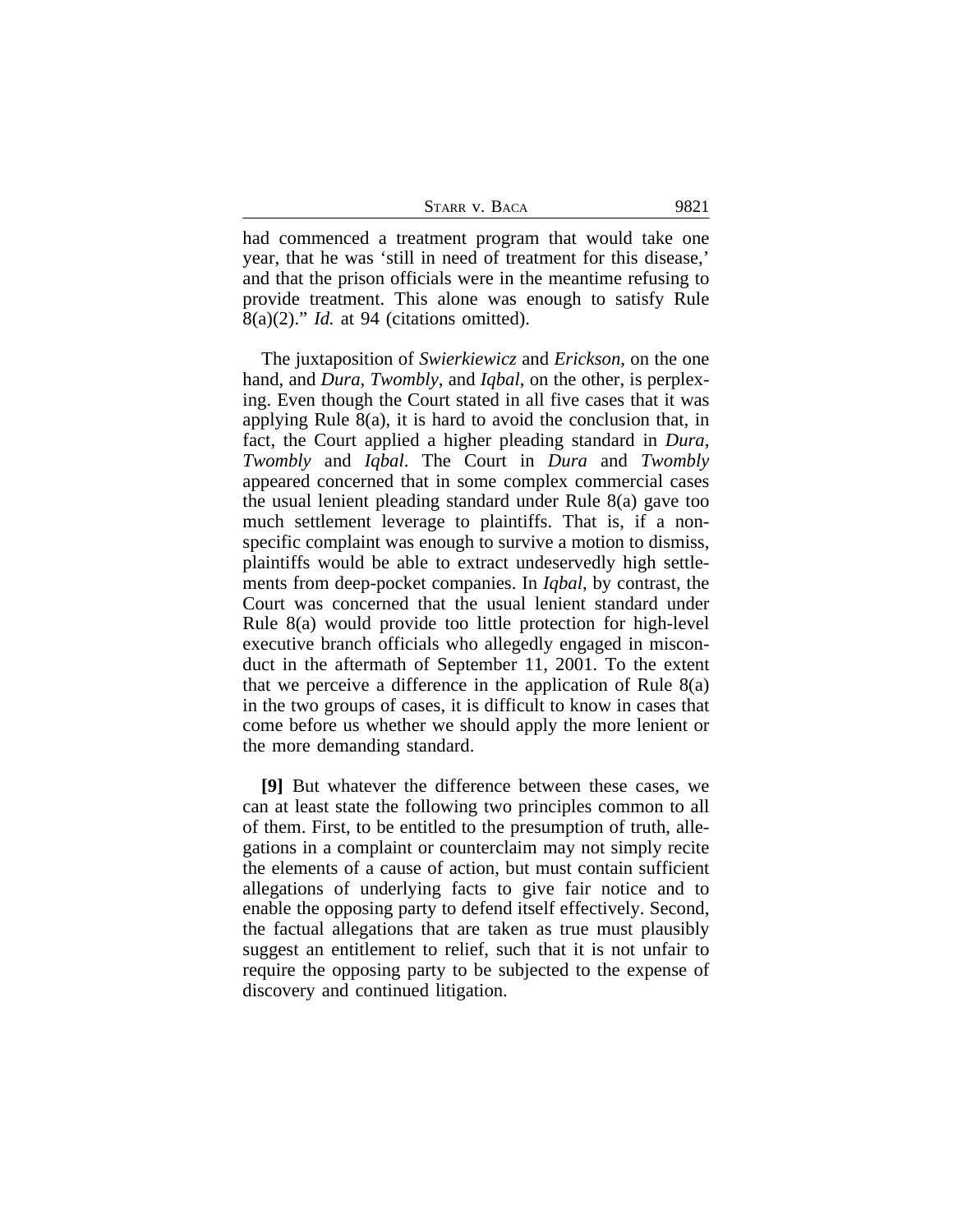#### 9822 STARR v. BACA

#### 3. Evaluation of Starr's Complaint

Viewed in the light of all of the Supreme Court's recent cases, we hold that the allegations of Starr's complaint satisfy the standard of Rule 8(a). We do not so hold merely because Starr's complaint, like the complaint in *Erickson*, alleges deliberate indifference in violation of the Eighth and Fourteenth Amendments. Rather, we so hold because his complaint complies with the two principles just stated.

**[10]** First, Starr's complaint makes detailed factual allegations that go well beyond reciting the elements of a claim of deliberate indifference. These allegations are neither "bald" nor "conclusory," and hence are entitled to the presumption of truth. *Iqbal*, 129 S. Ct. at 1951. Starr specifically alleges numerous incidents in which inmates in Los Angeles County jails have been killed or injured because of the culpable actions of the subordinates of Sheriff Baca. The complaint specifically alleges that Sheriff Baca was given notice of all of these incidents. It specifically alleges, in addition, that Sheriff Baca was given notice, in several reports, of systematic problems in the county jails under his supervision that have resulted in these deaths and injuries. Finally, it alleges that Sheriff Baca did not take action to protect inmates under his care despite the dangers, created by the actions of his subordinates, of which he had been made aware. These incidents are sufficiently detailed to give notice to Sheriff Baca of the nature of Starr's claim against him and to give him a fair opportunity to defend against it. They are far from the "bare assertion" in *Iqbal* that defendants subjected Iqbal to harsh conditions of confinement "solely on account" of his "religion, race, and/or national origin." *Id.*

**[11]** Second, the factual allegations in Starr's complaint plausibly suggest that Sheriff Baca acquiesced in the unconstitutional conduct of his subordinates, and was thereby deliberately indifferent to the danger posed to Starr. There is no "obvious alternative explanation," within the meaning of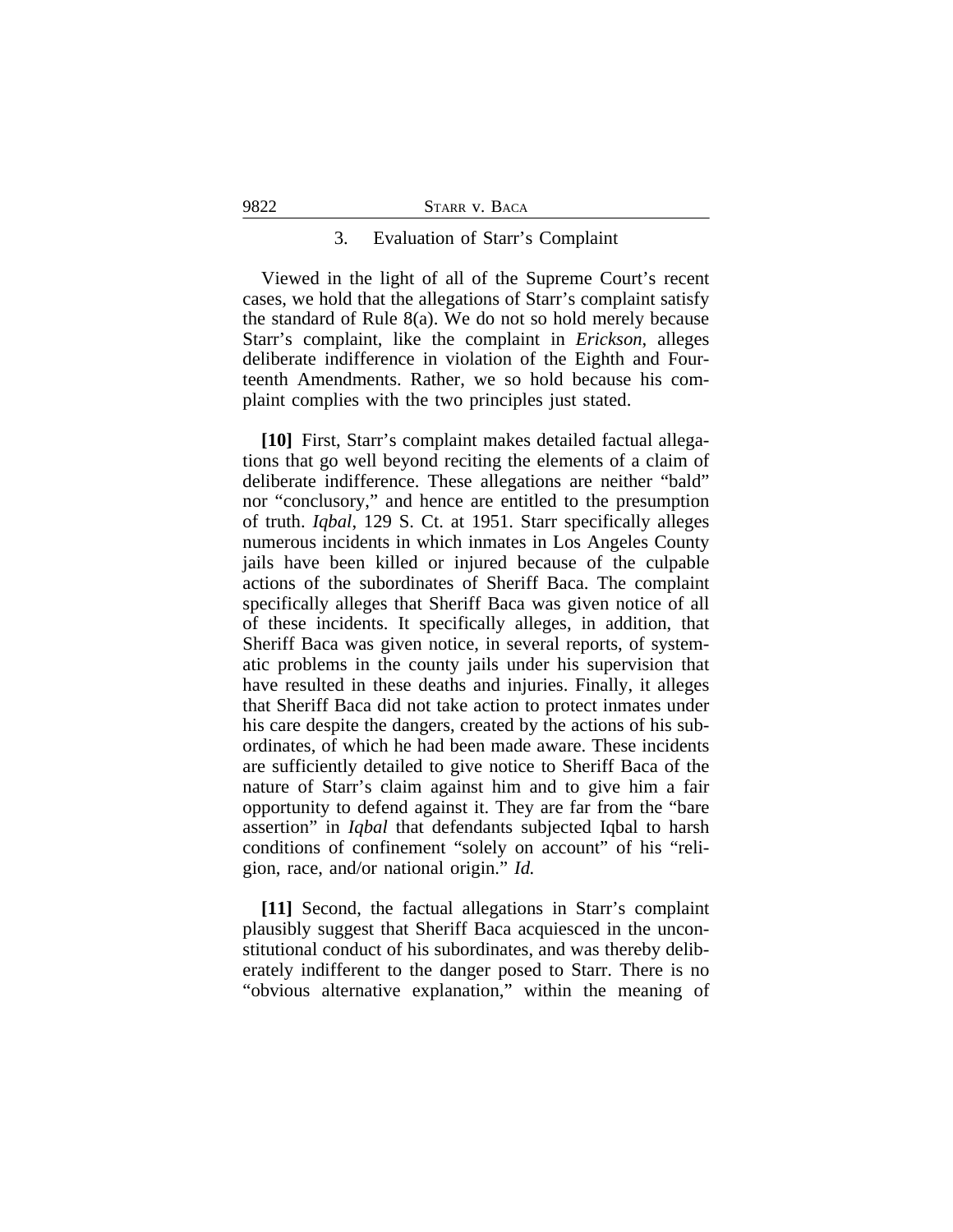| STARR V. BACA |  | 9823 |
|---------------|--|------|
|               |  |      |

*Iqbal*, for why Sheriff Baca took no action to stop his subordinates' repeated violations of prisoners' constitutional rights despite being repeatedly confronted with those violations, such that the alternative explanation requires us to conclude that Starr's explanation "is not a plausible conclusion." *Iqbal*, 129 S.Ct. at 1951, 1952. If there are two alternative explanations, one advanced by defendant and the other advanced by plaintiff, both of which are plausible, plaintiff's complaint survives a motion to dismiss under Rule 12(b)(6). Plaintiff's complaint may be dismissed only when defendant's plausible alternative explanation is so convincing that plaintiff's explanation is *im*plausible. The standard at this stage of the litigation is not that plaintiff's explanation must be true or even probable. The factual allegations of the complaint need only "plausibly suggest an entitlement to relief." *Id.* at 1951. As the Court wrote in *Twombly*, Rule 8(a) "*does not impose a probability requirement at the pleading stage*; it simply calls for enough fact to raise a reasonable expectation that discovery will reveal evidence" to support the allegations. *Twombly*, 550 U.S. at 556 (emphasis added). Starr's complaint satisfies that standard.

#### Conclusion

**[12]** We hold that the Supreme Court's decision in *Iqbal* did not alter the substantive requirements for supervisory liability claims in an unconstitutional conditions of confinement case under the Eighth and Fourteenth Amendments where deliberate indifference is alleged. We further hold that Starr has sufficiently alleged under Rule 8(a) a supervisory liability claim of deliberate indifference against Sheriff Baca. We therefore reverse the district court's dismissal of Starr's claim against Sheriff Baca and remand for further proceedings.

## **REVERSED AND REMANDED.**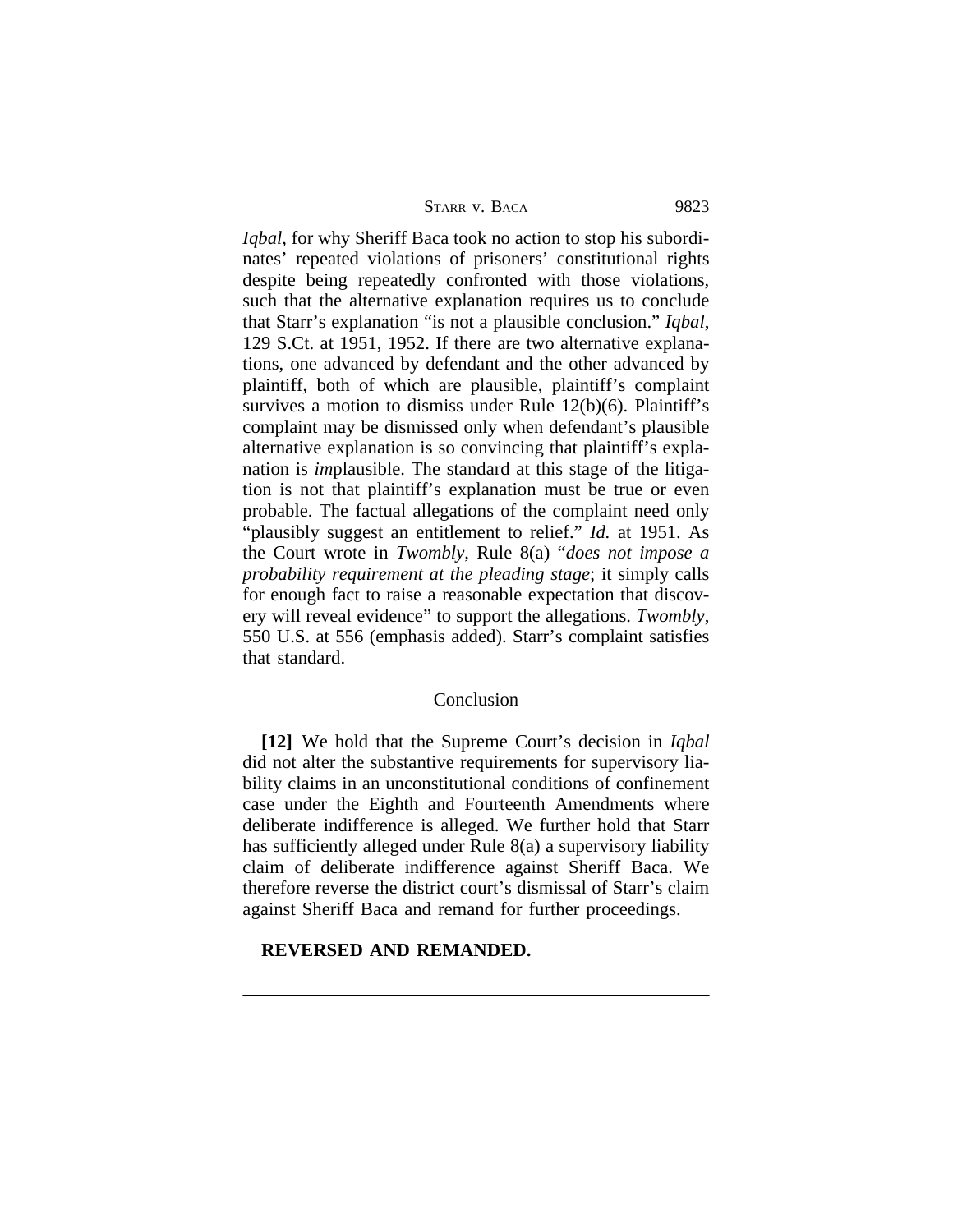#### TROTT, Circuit Judge, Dissenting:

9824

I respect my experienced colleagues' evaluation of Starr's final complaint, but my view of it is different. In the main, his complaint has all the hallmarks of an attempted end run around the prohibition against using the vicarious liability doctrine of respondeat superior to get at the boss.

Judge Fletcher accurately describes what Starr must allege to support an actionable claim of *individual* supervisory liability for deliberate indifference, but I respectfully disagree that Starr's complaint measures up to that standard. Yes, we have held that "acquiescence or culpable indifference" may suffice to show that a supervisor "personally played a role in the alleged constitutional violations," *Menotti v. City of Seattle*, 409 F.3d 1113, 1149 (9th Cir. 2005); but simply alleging generally that the Sheriff is "answerable for the prisoner's safekeeping" doesn't cut it. *Id.* Plaintiff's complaint does nothing more than allege raw legal conclusions with insufficient facts to support them. Starr's complaint runs afoul of our Circuit's rule that to establish a claim for individual supervisory liability, a plaintiff *must allege facts*, not simply conclusions; and those facts must show that the individual sued was personally involved in the alleged deprivation of the plaintiff's civil rights. *Barren v. Harrington*, 152 F.3d 1193, 1194 (9th Cir. 1998). Otherwise, the action fails for failure to state a viable claim. *Id.* Even if Judge Fletcher is correct that "supervisory liability" survives *Iqbal*, a plaintiff must still allege *facts* to get into court.

Here, I pause for a moment to underscore and to highlight a critical aspect of the causation aspect of this issue that too often is lost in the undertow of the jailhouse activities of which the plaintiff complains: this part of Starr's case is a claim not under *Monell* for an actionable governmental policy or custom or practice, but a claim for *individual* responsibility — not agency or department or political unit responsibility, but *individual* responsibility. It follows as night the day that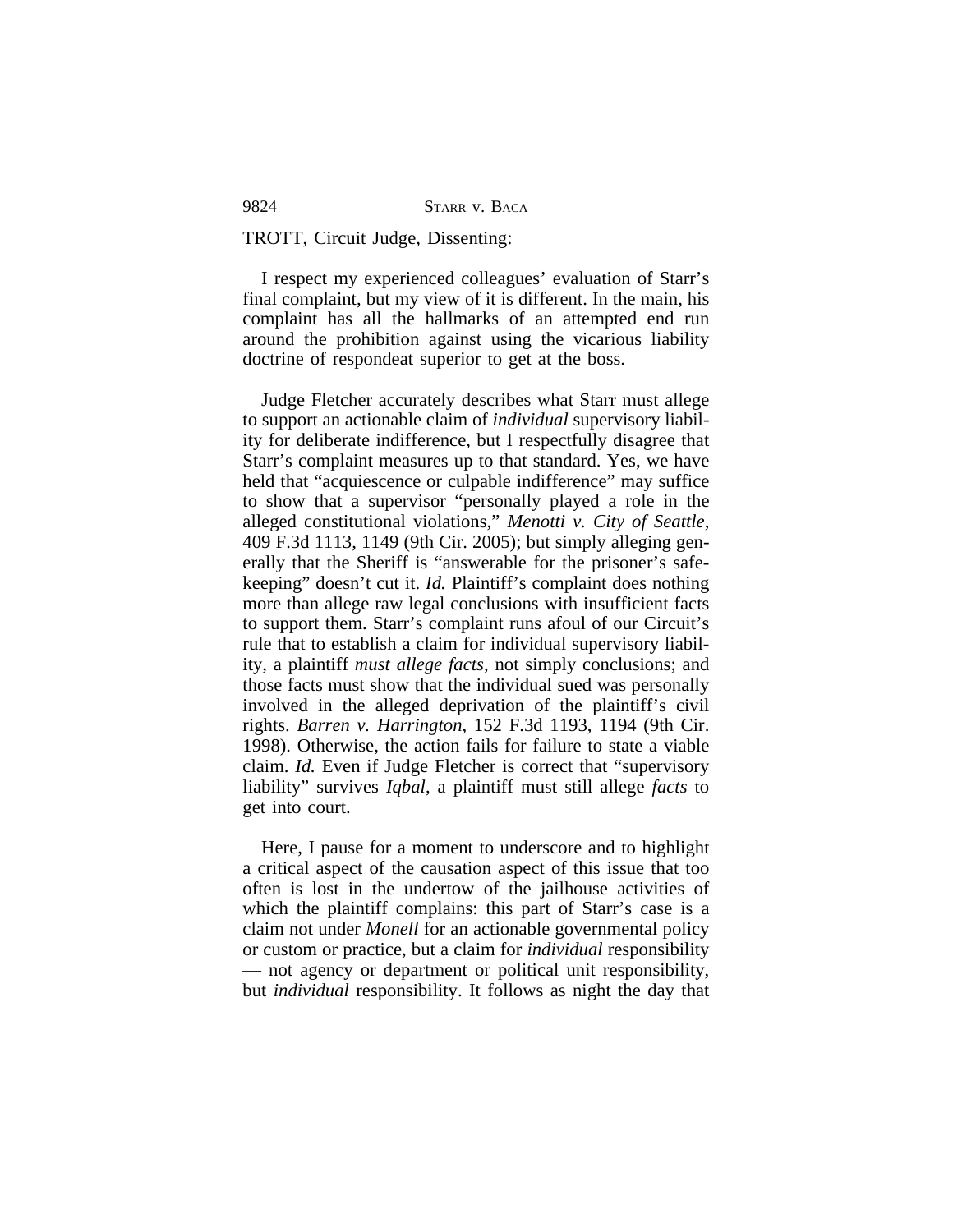| STARR V. BACA | 9825 |
|---------------|------|
|---------------|------|

the individual under scrutiny must have personally engaged in identifiably actionable behavior, even with respect to a claim of deliberate indifference. As Judge Wu correctly explained,

A supervisor may be liable if there exists either "(1) his or her personal involvement in the constitutional deprivation, or (2) a sufficient causal connection between the supervisor's wrongful conduct and the constitutional violation." . . . As the Ninth Circuit explained in *Redman v. County of San Diego*, 942 F.2d 1435, 1446-47 (9th Cir. 1991):

This latter liability is not a form of vicarious liability. Rather, it is direct liability. Under direct liability, plaintiff must show the supervisor breached a duty to plaintiff which was the proximate cause of the injury. The law clearly allows actions against supervisors under section 1983 as long as a sufficient causal connection is present and the plaintiff was deprived under color of law of a federally secured right. "The requisite causal connection can be established . . . by setting in motion a series of acts by others which the actor knows or reasonably should know would cause others to inflict the constitutional injury." *Johnson v. Duffy*, 588 F.2d 740, 743-44 (9th Cir. 1978).

We are evaluating Starr's *revised third* amended complaint. The district court gave him multiple opportunities factually to amend to articulate the Sheriff's personal involvement in this matter. In particular, the court requested on November 6, 2006, that Starr "state precisely the basis for the claims as to defendant L. Baca in the [anticipated] revised third amended complaint." In response, Starr alleged only more conclusions and vague and insufficient allegations that the Sheriff (1)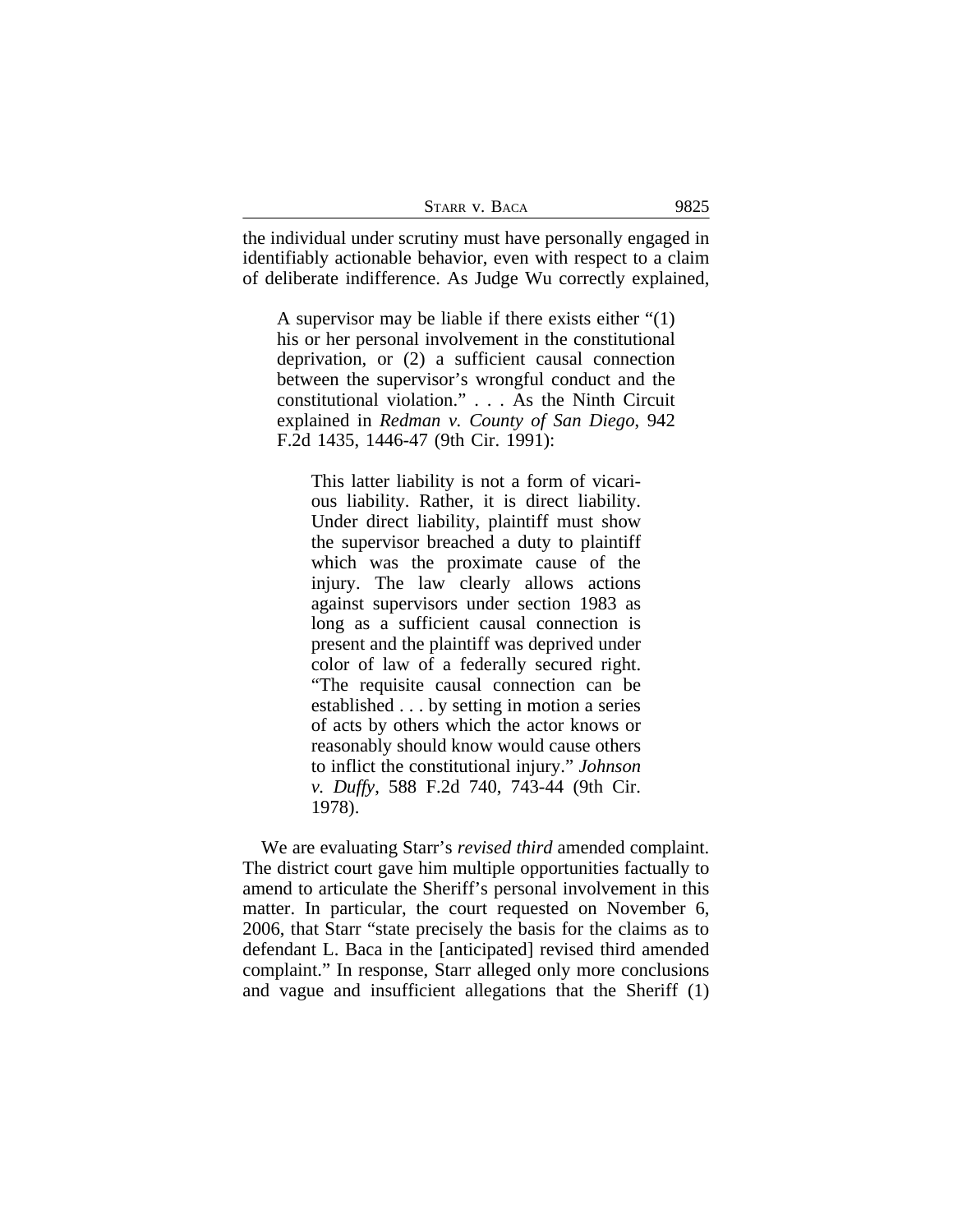9826 STARR v. BACA

"knew or reasonably *could* have known," (2) "knew or reasonably *should* have known," and (3) was "aware or *should* have become aware" of the jail conditions of which Starr complains. He sums up his boilerplate allegations with a statement that the Sheriff is liable because he had *either* "personal knowledge or *constructive* knowledge" of all these conditions. Alleging that the Sheriff "*could*" have known, "*should*" have known, and "*should*" have become aware is tantamount to admitting that Starr had no facts to support his allegations. The test that governs this case consists of two words, not one. Indifference is not enough. For indifference to be actionable, it must be deliberate. Starr's conclusory allegations amount to no more than formulaic flak fired into the sky in an attempt to bring down the squadron leader.

When we cease to look at the Los Angeles Sheriff's Department (LASD) as an abstraction and look at the reality, we see good reasons for requiring facts before permitting lawsuits against the Sheriff himself: the agency is gigantic. The LASD is the largest Sheriff's Department in the world. It covers 3,171 square miles, 2,557,754 residents, and by contract 42 of the 88 incorporated cities in Los Angeles County. The Department employs 8,400 law enforcement officers and 7,600 civilians and is responsible for 48 courthouses and 23 substations. The Men's Central Jail alone houses a revolving population of 5,000 inmates. In addition, the Department operates the Twin Towers Correctional Facility, the Mira Loma Detention Facility, the Pitchess Detention Center, and the North County Correctional Center. Persons charged with or convicted of crimes are in over one hundred different locations. The layers of administration and management between what happens in a jail are many and they are complex. To infer that specific incidents which occur in a jail are necessarily known by the Sheriff is to engage in fallacious logic.

This complexity does not absolve the Department of responsibility for respecting the constitutional rights and general well-being of its charges, but it does show how inappro-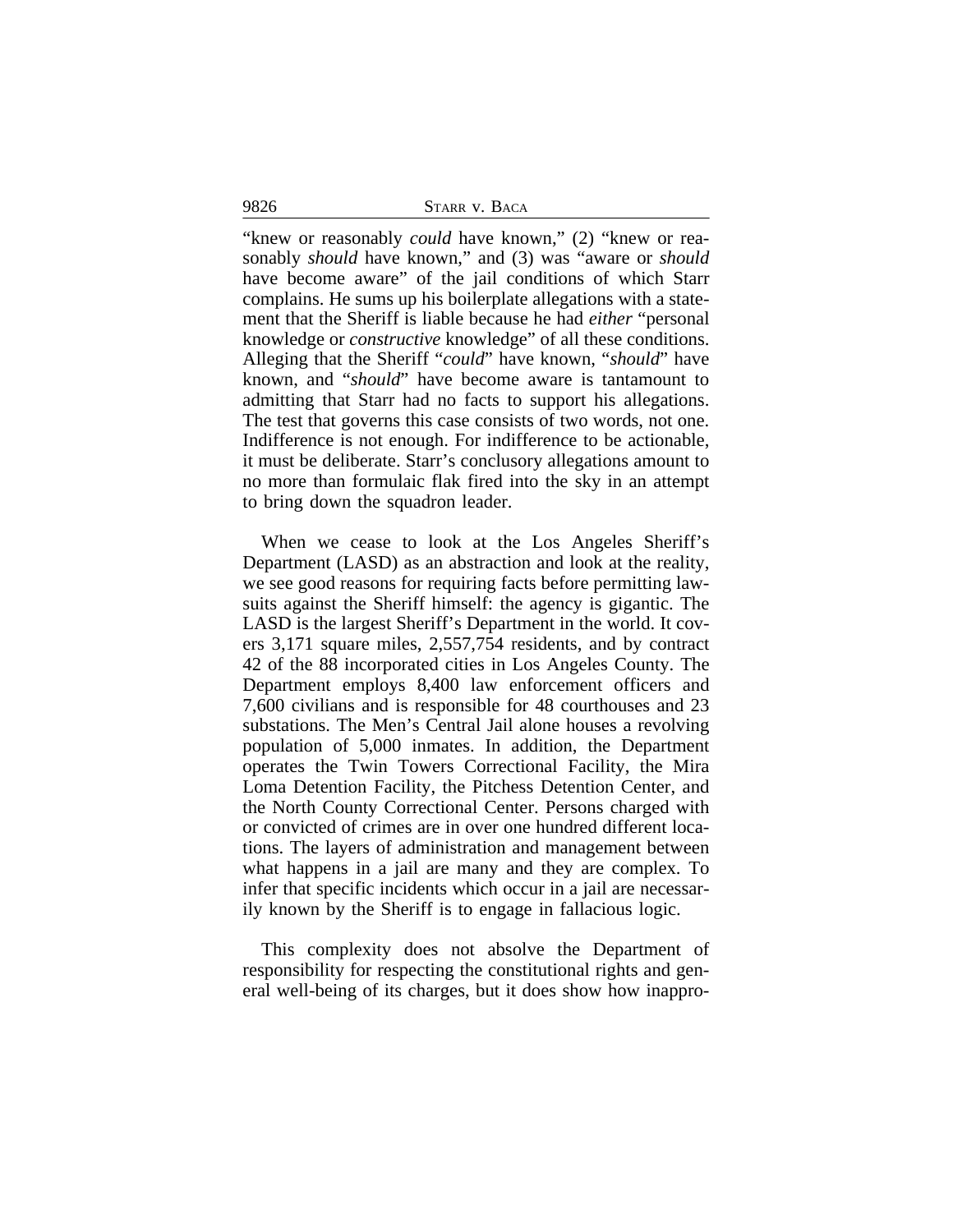| STARR V. BACA |  | 9827 |
|---------------|--|------|
|---------------|--|------|

priate it is to sue the Sheriff individually *unless* in terms of causation the Sheriff can be personally tied to the actionable behavior at issue. Just being a disappointing or even an insufficiently engaged public servant is not enough. Those issues are for the ballot box and the County Board of Supervisors, not the courts.

Judge Wu was clear and correct in his articulation of the complaint's deficiencies:

What you need to do is state precisely what it is that you are claiming other than he's the general supervisor of the jail facility, and therefore, he can be sued individually if anything bad happens, because bad things have happened in the past at the jail. It has to be something more than that to give rise to a claim. That's what I want. I want you to state what precisely it is that he supposedly did wrong, and if it's a failure to supervise it can't be just a general failure of supervision. It has to be something that is specific. That's what I want.

Earlier in the same hearing, Starr's counsel said this, which is equally indicative of no facts, just "theory:"

MR. PAZ: Your Honor, let me give you an analogy, Your Honor. All I can do is put it on the record and try to explain to the court the theory. It's no different than if we had the head of a hospital, and a surgeon five floors down below is killing people on a regular basis. If the head of the hospital doesn't act, then they will be liable.

Another concession appeared when counsel said, "We're still at the pleading stage where we are just saying do we have a right to go to Mr. Baca and do discovery and try to prove our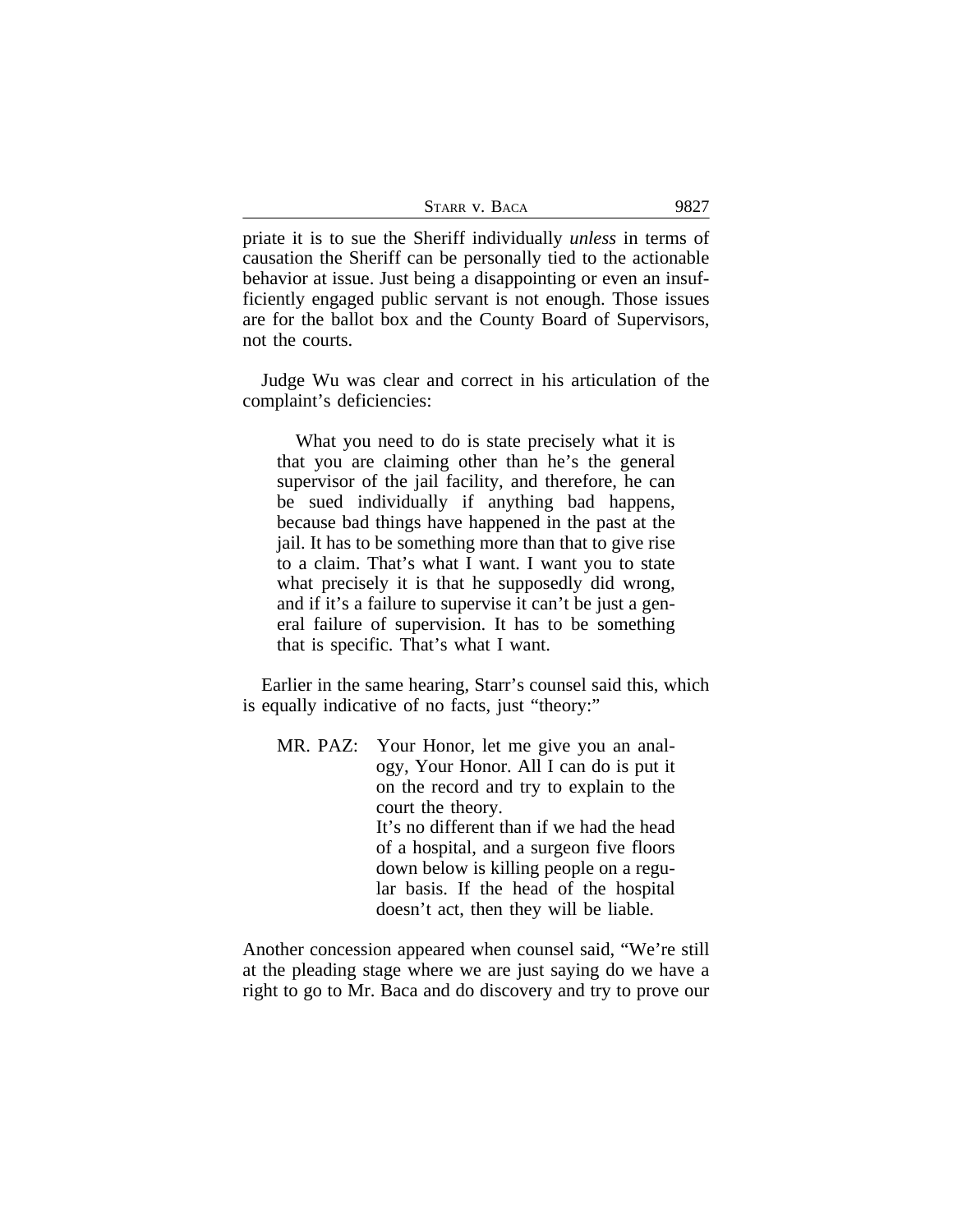| STARR V. BACA |  |  |
|---------------|--|--|
|---------------|--|--|

case." Counsel's statement here collides with what the Supreme Court said in *Ashcroft v. Iqbal*, \_\_\_ U.S. \_\_\_, 129 S.Ct. 1937 (2009): "Rule 8 . . . does not unlock the doors for a plaintiff armed with nothing more than conclusions." *Id.* at 1949-50.

Sadly, bad things routinely happen in the best of jails. The same is true of hospitals, armies, churches, nursing homes, synagogues, boy scout troops, and legislatures. To attach personal legal liability to the leaders of these organizations, however, requires much more than, 'Well, she must have known and must have been deliberately indifferent, because after all, it happened on her watch.'

Accordingly, although we review this issue de novo, I agree with Judge Wu's end-of-the-process conclusion:

The TAC [Third Amended Complaint], as compared to previous pleadings, adds no new allegations which adequately identifies [sic] the precise nature of Baca's misfeasance or nonfeasance or which establishes a sufficient causal link between Baca's actions or inaction and the alleged violation of plaintiff's constitutional rights.

Nor does Plaintiff's opposition memorandum point to any language in the TAC which demonstrates such a causal connection. *Plaintiff does not allege that Baca himself directly participated in any way in the January 27, 2006 incident or that he was involved in any review or investigation of it. Likewise, Plaintiff has not cited to any specific policy implemented by Baca which was the "moving force [in] the constitutional violation." Plaintiff simply argues that he "has amply satisfied the second 'causal connection' prong by alleging facts which put Baca on notice of ongoing unconstitutional conduct of his subordinates*." However, the mere fact

9828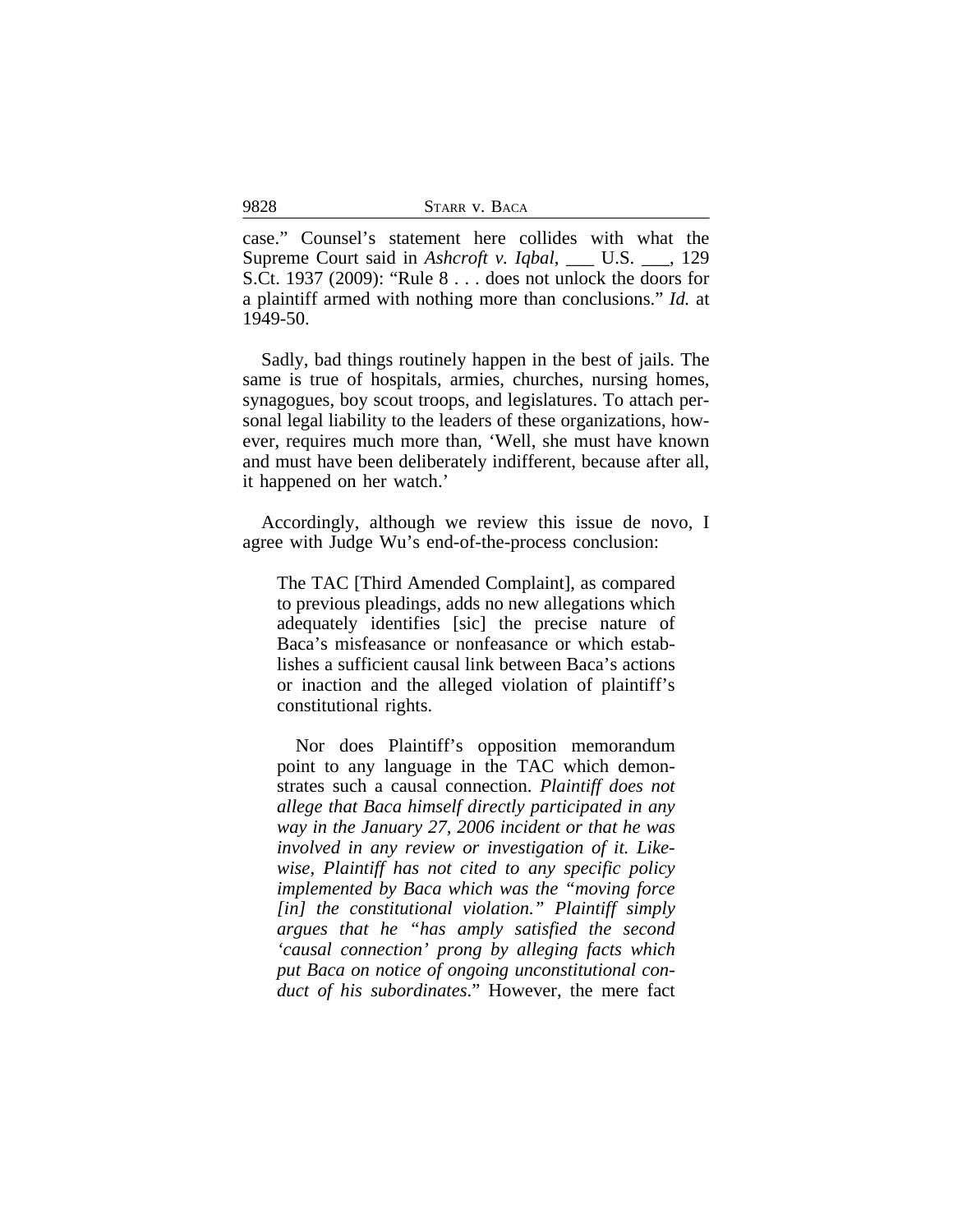| STARR V. BACA | 9829 |
|---------------|------|
|---------------|------|

that Baca may have known about prior incidents [that] allegedly occurred in the jail does not show that Baca has implemented a policy that is tantamount to a repudiation of constitutional rights.

Judge Fletcher's Opinion, with all respect, is difficult to reconcile with *Iqbal*. I extract portions of the *Iqbal* Opinion to illustrate my point:

The allegations against petitioners are the only ones relevant here. The complaint contends that petitioners designated respondent a person of high interest on account of his race, religion, or national origin, in contravention of the First and Fifth Amendments to the Constitution. The complaint alleges that "the [FBI], under the direction of Defendant MUELLER, arrested and detained thousands of Arab Muslim men . . . as part of its investigation of the events of September 11." It further alleges that "[t]he policy of holding post-September-11th detainees in highly restrictive conditions of confinement until they were 'cleared' by the FBI was approved by Defendants ASHCROFT and MUELLER in discussions in the weeks after September 11, 2001." Lastly, the complaint posits that petitioners "each knew of, condoned, and willfully and maliciously agreed to subject" respondent to harsh conditions of confinement "as a matter of policy, solely on account of [his] religion, race, and/or national origin and for no legitimate penological interest." The pleading names Ashcroft as the "principal architect" of the policy, and identifies Mueller as "instrumental in [its] adoption, promulgation, and implementation."

*Id.* at 1944 (internal citations omitted) (alterations and omissions in original).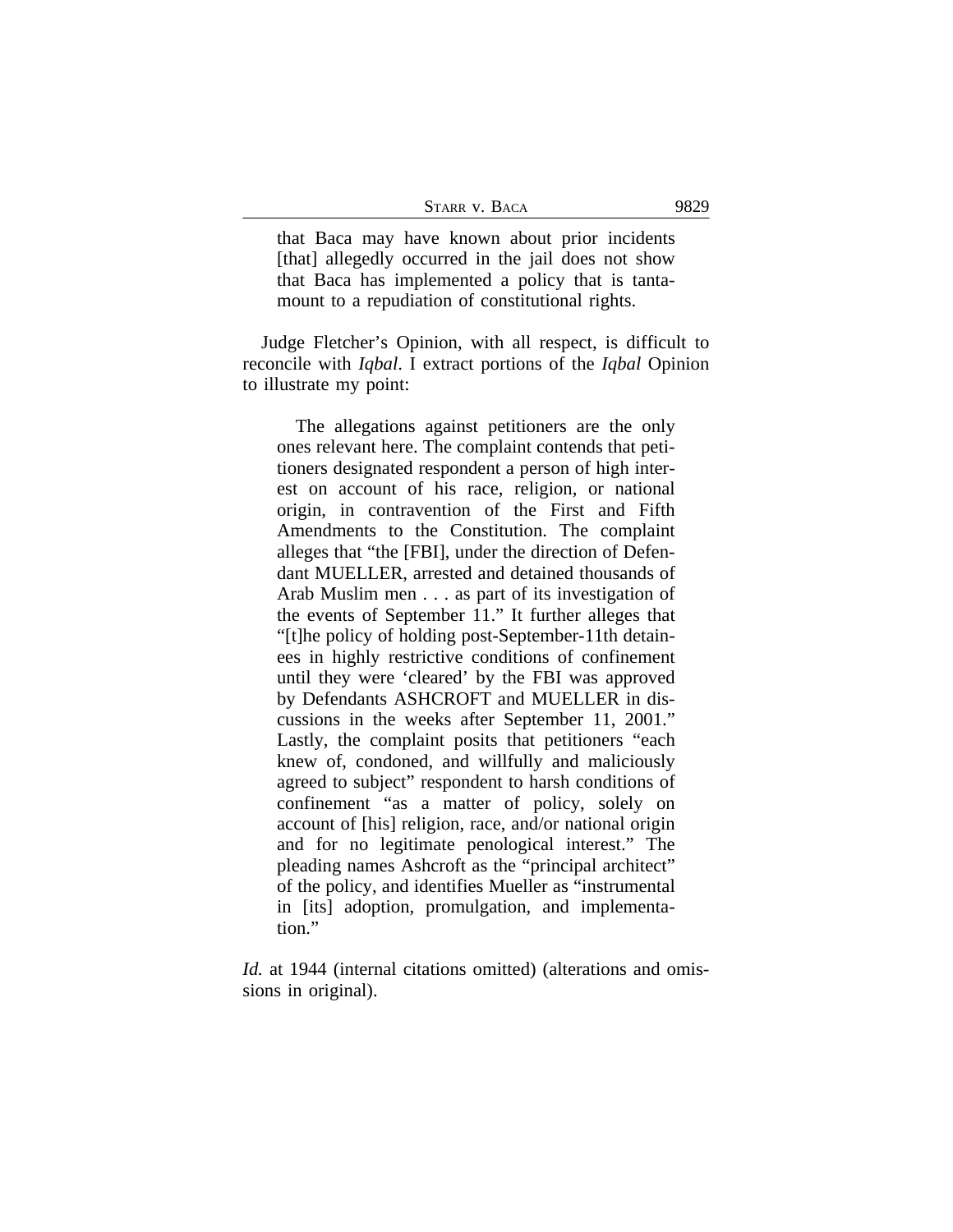9830 STARR v. BACA

Respondent [Iqbal] . . . argues that, under a theory of "supervisory liability," petitioners can be liable for "knowledge and acquiescence in their subordinates' use of discriminatory criteria to make classification decisions among detainees." That is to say, respondent believes a supervisor's mere knowledge of his subordinate's discriminatory purpose amounts to the supervisor's violating the Constitution. We reject this argument. Respondent's conception of "supervisory liability" is inconsistent with his accurate stipulation that petitioners may not be held accountable for the misdeeds of their agents. In a § 1983 suit or a *Bivens* action-where masters do not answer for the torts of their servants-the term "supervisory liability" is a misnomer. Absent vicarious liability, each Government official, his or her title notwithstanding, is only liable for his or her own misconduct. In the context of determining whether there is a violation of [a] clearly established right to overcome qualified immunity, *purpose rather than knowledge is required to impose* Bivens *liability on the subordinate for unconstitutional discriminations; the same holds true for an official charged with violations arising from his or her superintendent responsibilities*.

#### *Id.* at 1949 (emphasis added) (internal citation omitted).

Two working principles underlie our decision in [*Bell Atlantic Corp. v.*] *Twombly* [550 U.S. 544 (2007)]. First, the tenet that a court must accept as true all of the allegations contained in a complaint is inapplicable to legal conclusions. *Thread-bare recitals of the elements of a cause of action, supported by mere conclusory statements, do not suffice*. *Id.*, at 555, 127 S. Ct. 1995 (Although for the purposes of a motion to dismiss we must take all of the factual allegations in the complaint as true, *we "are not*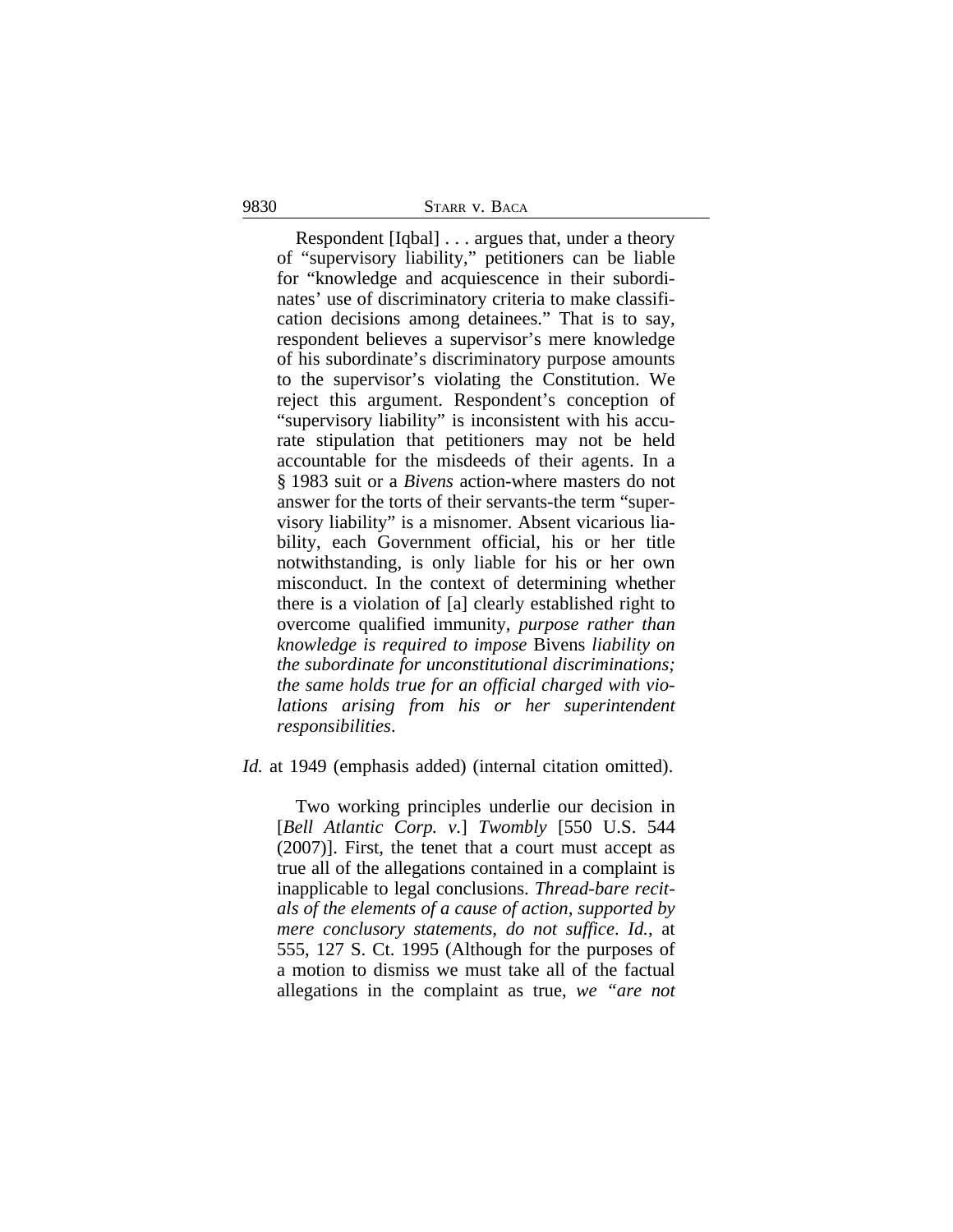| STARR V. BACA | 9831 |
|---------------|------|
|               |      |

*bound to accept as true a legal conclusion couched as a factual allegation*" (internal quotation marks omitted)). Rule 8 marks a notable and generous departure from the hyper-technical, code-pleading regime of a prior era, but *it does not unlock the doors of discovery for a plaintiff armed with nothing more than conclusions*. Second, only a complaint that states a plausible claim for relief survives a motion to dismiss. Determining whether a complaint states a plausible claim for relief will, as the Court of Appeals observed, be a context-specific task that requires the reviewing court to draw on its judicial experience and common sense. But where the wellpleaded facts do not permit the court to infer more than the mere possibility of misconduct, the complaint has alleged-but it has not "show[n]"-"that the pleader is entitled to relief." Fed. Rule Civ. Proc.  $8(a)(2)$ .

*Id.* at 1949-50 (emphasis added) (internal citations omitted) (second alteration in original).

We begin our analysis by identifying the allegations in the complaint that are not entitled to the assumption of truth. Respondent pleads that petitioners "knew of, condoned, and willfully and maliciously agreed to subject [him]" to harsh conditions of confinement "as a matter of policy, solely on account of [his] religion, race, and/or national origin and for no legitimate penological interest." The complaint alleges that Ashcroft was the "principal architect" of this invidious policy, and that Mueller was "instrumental" in adopting and executing it. *These bare assertions, much like the pleading of conspiracy in* Twombly, *amount to nothing more than a "formulaic recitation of the elements" of a constitutional discrimination claim*, namely, that petitioners adopted a policy " 'because of,' not merely 'in spite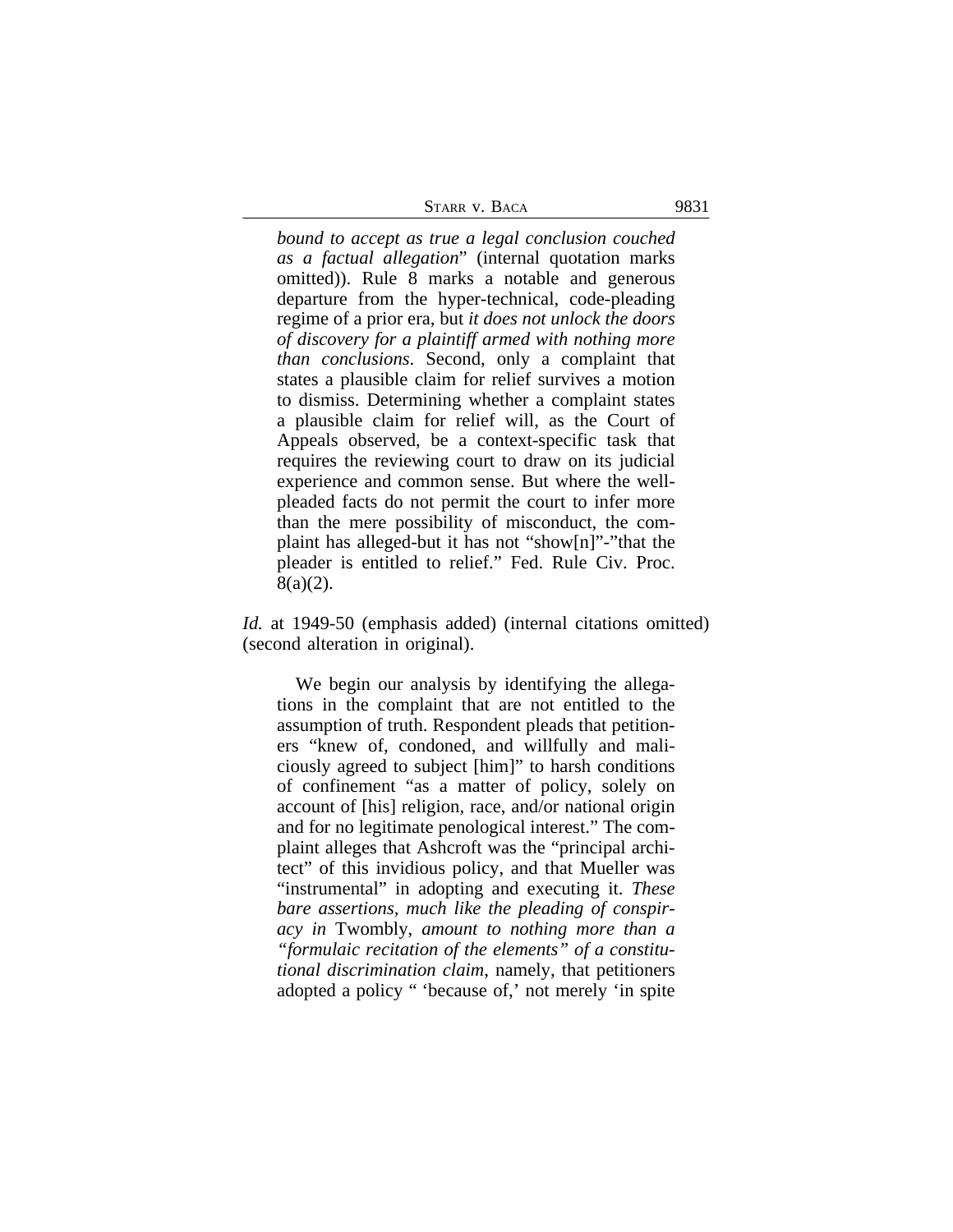of,' its adverse effects upon an identifiable group." As such, the allegations are conclusory and not entitled to be assumed true. To be clear, we do *not* reject these bald allegations on the ground that they are unrealistic or nonsensical. We do not so characterize them any more than the Court in Twombly rejected the plaintiffs' express allegation of a " 'contract, combination or conspiracy to prevent competitive entry,' " because it thought that claim too chimerical to be maintained. It is the *conclusory nature* of respondent's allegations, rather than their extravagantly fanciful nature, that disentitles them to the presumption of truth.

*Id.* at 1951 (emphasis added) (internal citations omitted) (alterations in original).

Although *Iqbal* puts considerable meat on this wise rule's bones, it is not new. In 1988, for example, we said in *Taylor v. List*, a failed lawsuit against Nevada's Attorney General and the Director of the Nevada State Prison alleging their "knowledge of and failure to prevent the alleged constitutional violations by their subordinates," the following:

Liability under section 1983 arises only upon a showing of *personal participation* by the defendant. A supervisor is only liable for constitutional violations of his subordinates if the supervisor participated in or directed the violations, or knew of the violations and failed to act to prevent them.

880 F.2d 1040, 1043, 1045 (9th Cir. 1988) (emphasis added) (internal citation omitted).

The days of pleading conclusions without factual support accompanied by the wishful hope of finding something juicy during discovery are over. Wisely, we have moved up judg-